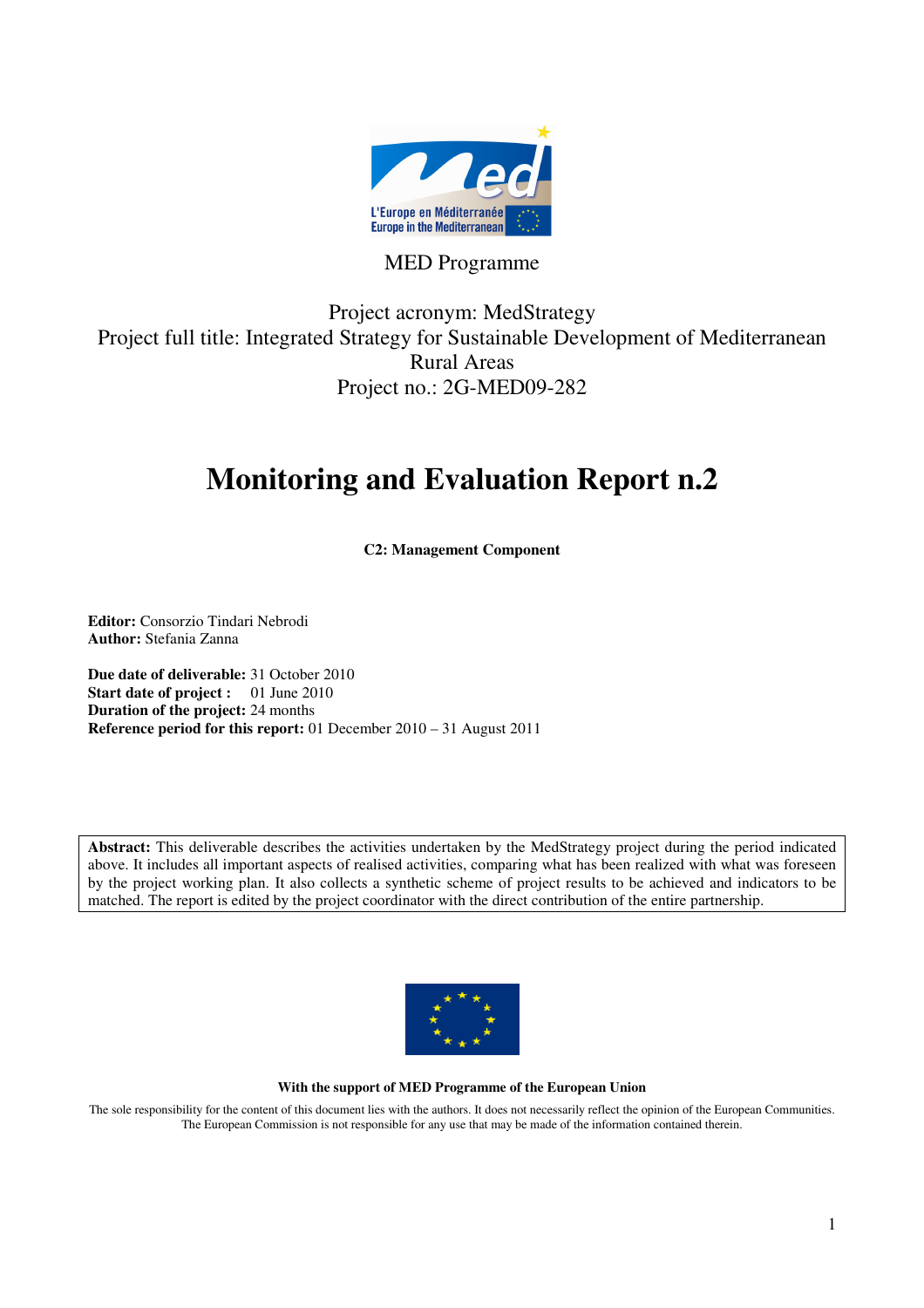### **INDEX**

- 1. Project information
- 2. Reminder of project contents
	- 2.1 Summary of the project's objectives
	- 2.2 Critical success factors
	- 2.3 How the project contributes to the objectives of the MED Programme
- 3. General progress of the operation towards the set objectives
- 4. Brief summary of the undertaken activities
	- 4.1 Description of activities, outputs and results since the project start
	- 4.2 Description of activities, outputs and results during the reporting period
	- 4.3 Next steps to be taken

5. Involvement of partners in the implementation of the project during the period covered by the report

- 6. Problems encountered and solutions found/proposed
- 7. Analysis of the project outcomes for the reporting period
	- 7.1 Working Plan progress
	- 7.2 Progress on deliverables achieved
	- 7.3 Progress on program indicators
- 8. Financial and economic state-of-the-art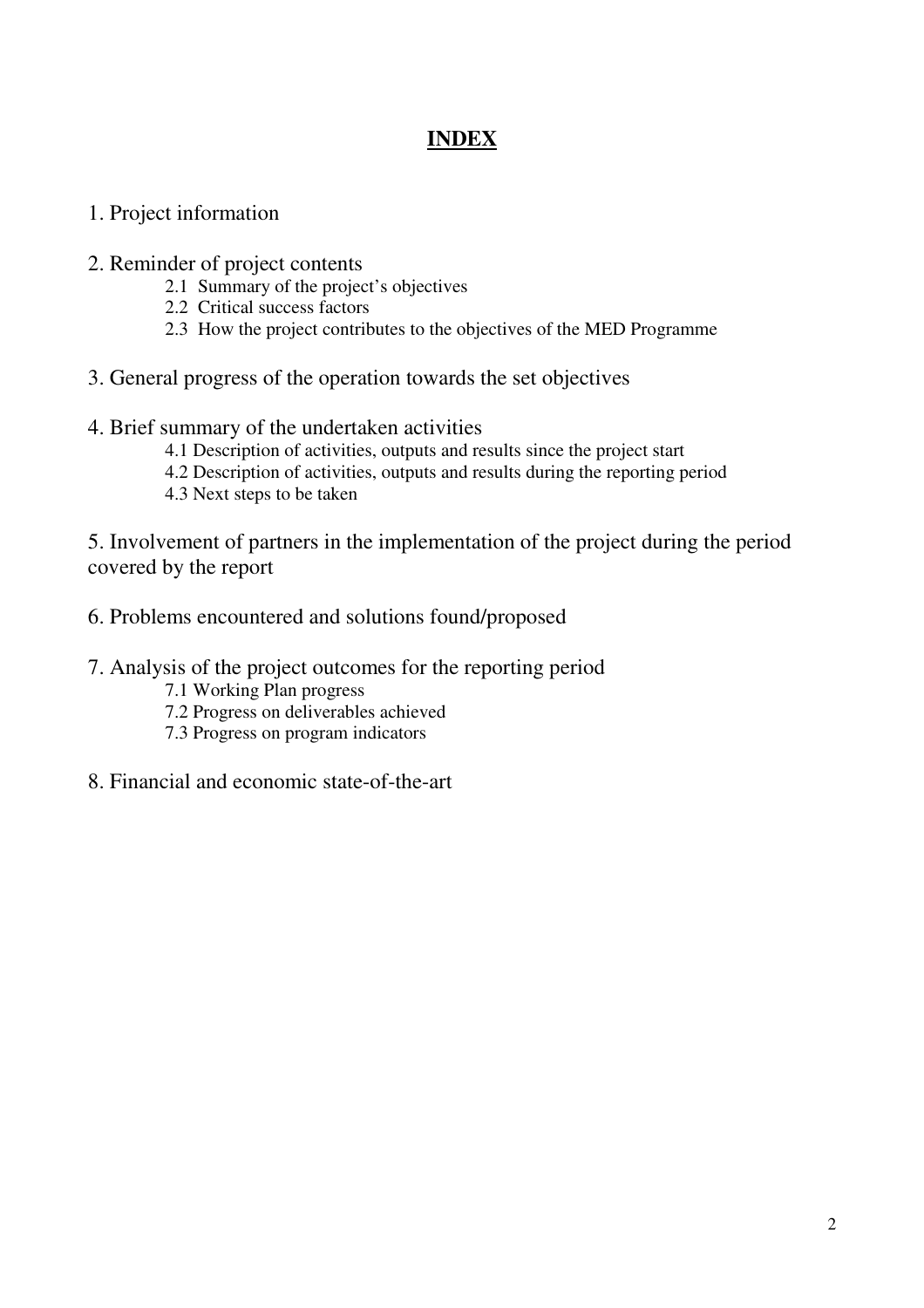### **1. Project information**

| Name of the project              | Integrated Strategy for Sustainable Development of |
|----------------------------------|----------------------------------------------------|
|                                  | Mediterranean Rural Areas                          |
| Acronym                          | MedStrategy                                        |
| Internal number of management    | 2G-MED09-282                                       |
| Name of the LP organization<br>÷ | Intermunicipal Consortium "Tindari-Nebrodi"        |
| country                          | <b>ITALY</b>                                       |
| <b>Project starting date</b>     | 01 June 2010                                       |
| <b>Project ending date</b>       | 31 May 2012                                        |
| <b>Total eligible budget</b>     | $1,091,055.00 \in$                                 |

### **2. Reminder of project contents**

#### **2.1 Summary of the project's objectives**

MedStrategy project aims to improve and address territorial governance of Med rural areas towards sustainability through an innovative integrated planning model (PM) comprising: integrated social, economic, environmental analysis; assessment of institutional framework and review of success governance modes; establishment of communities participation process; definition of 4 strategic pilot plan patterns and drawing up of 4 key interventions in the involved areas; transnational synergies in PMs' execution.

It experiments an innovative governance process through the setting up of a planning model that encourages the sustainable development of Med rural areas. The process focuses on 3 themes: the integration of economic, social, environmental dimensions of sustainability in planning; the development of integrated & shared strategies and actions through the cooperation of local authorities and the engagement of local communities (key actors, stakeholders) for the innovation of territorial governance; the setting up of common objectives & activities (preservation of cultural and natural heritage, competitiveness of territorial system, social & gender equality, etc) for local and transnational synergies of rural areas.

The main lines of intervention are:

- − **Diagnosis of the involved territories**: assessment of the 3 dimensions of sustainability (economic-social-environmental) through appropriate indicators and using GIS applications, for identifying trends and conditions, root causes of problems.
- − **Diagnosis of the institutional framework**: audit of local authorities governance systems for identifying weaknesses and strengths of the present institutional system; review of success governance modes and tools.
- − **Setting up of local forums** that involve key actors and local stakeholders (citizens, local administrators and decision makers, opinion leaders, business sector operators, tourism providers, professional associations, environmental associations, civil society groups etc.) in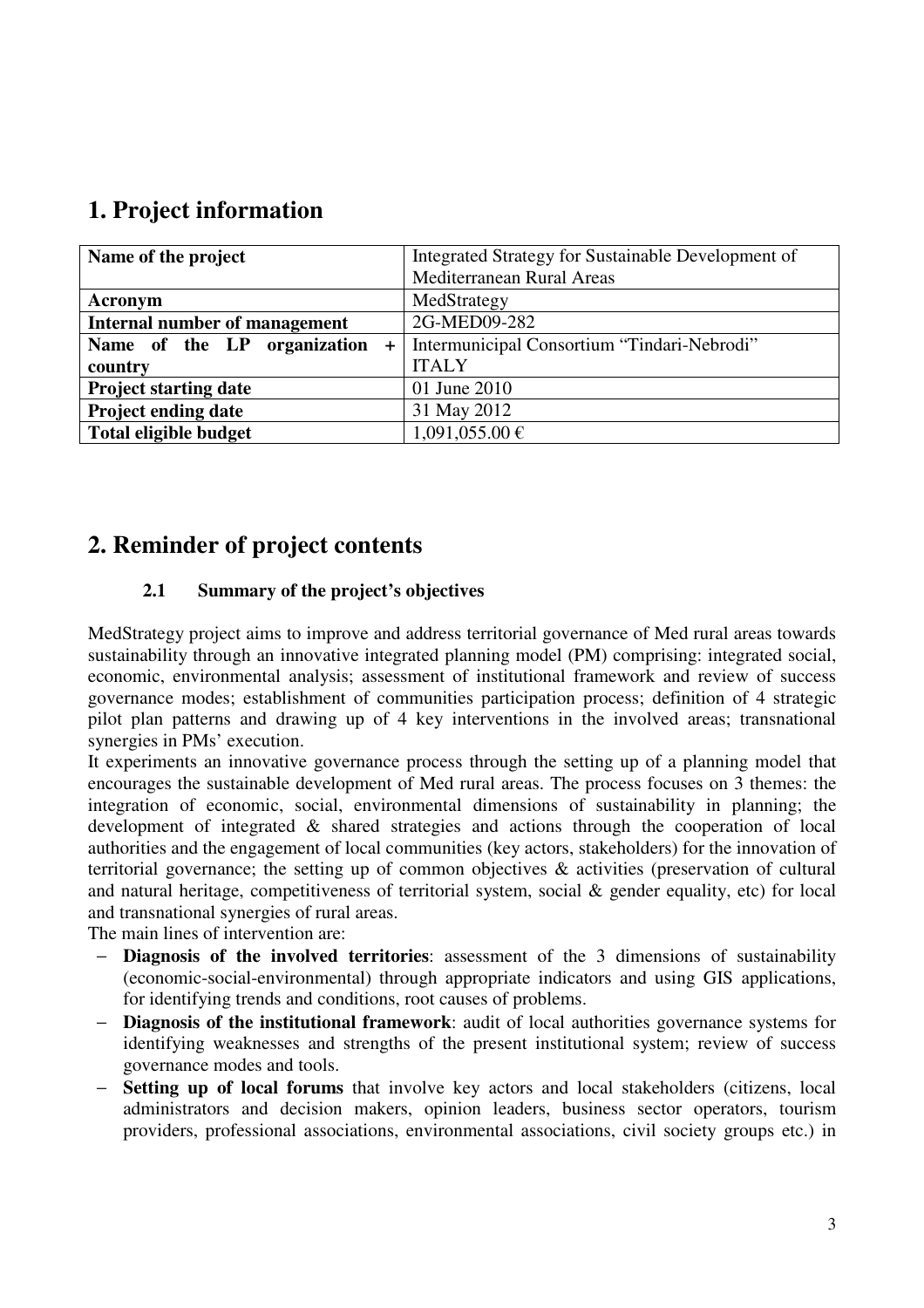order to elaborate and produce a common vision of future and shared "green economy" strategies.

- − **Setting up of planning model and drawing up of the Strategic Plans** of the involved territories: SPs will be scheduled following strategic axes and objectives. For each strategic axis innovative and integrated actions will be pointed out. The technical and administrative tools, the financial sources/tools and the key actors requested for the implementation of each action will be defined as well as actions' time schedule. For the monitoring and the evaluation of SPs, a model report will be defined. It consists in the performance indicators that should be monitored for verifying the implementation progress and the effectiveness of the used tools.
- Information and communication activities will aim to raise awareness on development planning and to encourage local cooperation and transnational networks to promote new governance models for Med area's development.

#### **2.2 Critical success factors**

The project promotes an innovative territory management pattern which will be tested at a local level to which does not correspond a single institutional entity but which presents territorial and identity homogeneity. The model makes reference to a shared and integrated methodology facing problems which can have different solutions in the different territories connected to different needs and peculiarities.

The integrated approach contributes to the valorisation of local identity factors and to the endogenous and balanced development of rural areas, in order to provide new growth opportunities. In each partner country a Local Operative Plan (LOP) is tested. It is neither fixed nor purely descriptive but it is constantly evolving even after the end of the project through a "circular process" of improvement.

Another critical factor of the project is the adoption of a "bottom up" approach, connected to the community active involvement in the planning process. The process encourages the establishment of synergies among the different local Governance levels, in order to warranty a simplification of the procedures to be adopted during the planning development, and to improve the efficiency and management abilities of the different administrative structures. The innovative approach, through the drawing up of an handbook, is a useful reference for other rural territorial contexts that have similar criticalities and potential.

#### **2.3 How the project contributes to the objectives of the MED Programme**

Consistently with the Objective 4.1, the project aims to draw up an innovative and shared planning tool (Strategic Plan) for supporting the sustainable development of Mediterranean rural areas. It consists in the construction of a model able to set up innovation procedures and tools, in terms of organization and management, the launching of strategies and objectives through the dialogue between local authorities and actors. The project encourages the cooperation between rural areas, since they face the same problems and they can find common solutions and create synergies at local and European level.

MedStrategy complies with the Priority Axis 4 as it supports the integrated development of Med space and it is clearly oriented towards the following topics:

Sustainable development - the planning tool (Strategic Plan) is based on the integrated assessment of the three components of sustainability in order to ensure social and economic growth and environmental protection.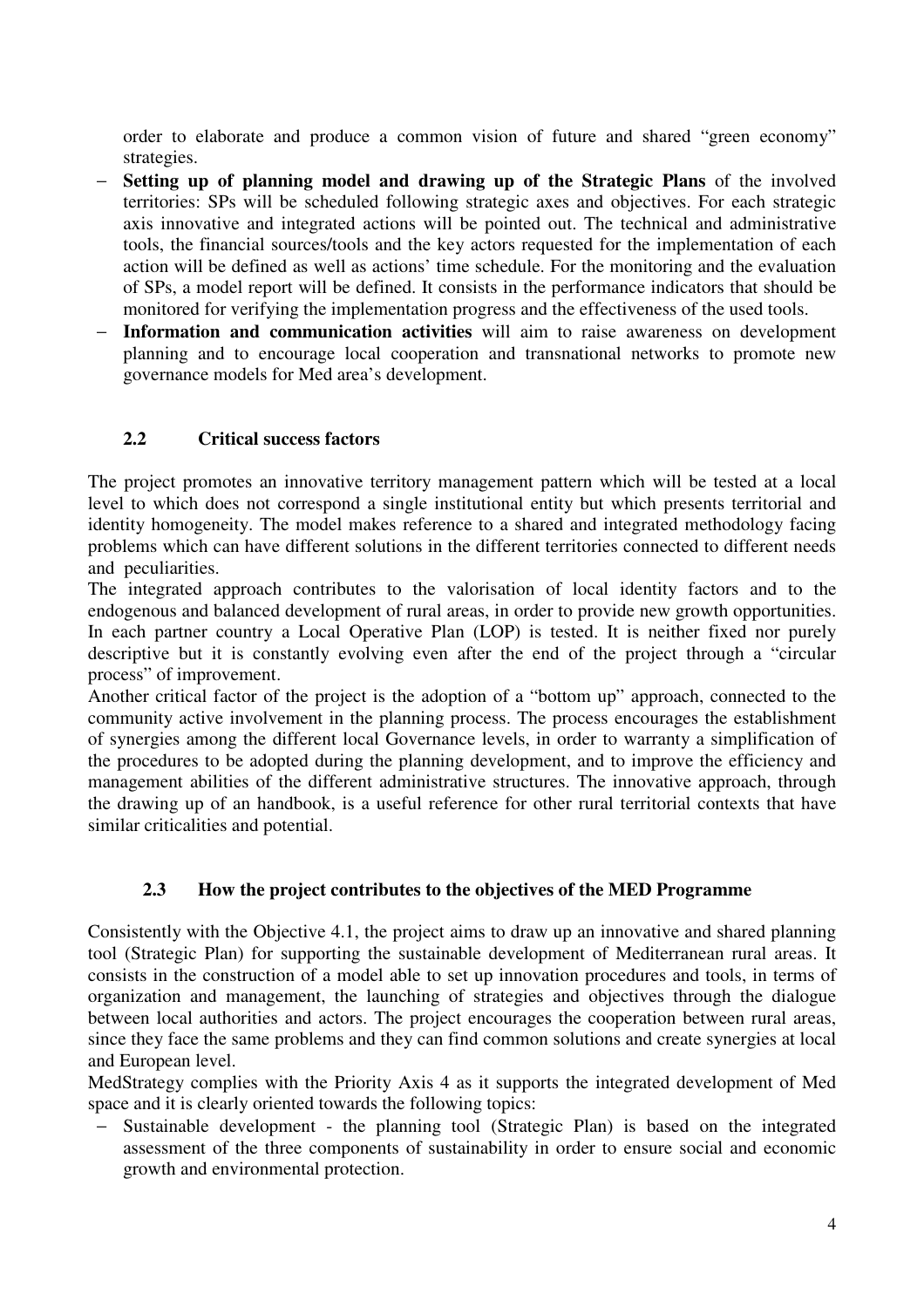- Transnational cooperation in order to ensure the achievement of common and shared objectives, to reduce marginalisation of rural areas, to strengthen their competitiveness and to support the cohesion of MED space.
- Innovation in terms of innovative processes and tools for increasing knowledge as well as in terms of innovative modes of governance for strengthening capacity of local authorities.

### **3. General progress of the operation towards the set objectives**

This report, i.e. the 2nd monitoring report of the project, includes the project's activities from 1st December 2010 to 31st August 2011, as the partnership decided, during the transnational meeting in Peza (Crete) to modify the contents of the monitoring reports. In particular, it was agreed that second monitoring report would include a nine-months period, from 1st December 2010 to 31st August 2011. The third one will include a six-months period (from 1st September 2011 to 29th February 2012) and the last one will concern the last three months of the project (from 1st March 2012 to 31st May 2012).

The  $1<sup>st</sup>$  six-months period of the project (whose activities were described in the first monitoring report) was characterised by:

- the executive planning of the activities to be undertaken during the project, led by Consorzio Tindari Nebrodi during June with the close and constant collaboration of the entire partnership;
- the resolution of some of the bureaucratic problems concerning the project contractualisation processes, in particular the light delay in undertaking these bureaucratic procedures caused some practical problems for most of the public bodies participating to MedStrategy project, which however did not negatively affect the partners' participation to the first transnational meeting;
- the realisation of the first transnational meeting of the partners: main aims of the meeting were to consolidate the relations among all the partners and to define the structure of work in the field to be implemented, the general organisation and to agree on operative details regarding financial aspects. The meeting was also the occasion to discuss with the transnational partnership of the start-up of the project, planning future activities and meetings;
- the implementation of some of the foreseen activities, in particular the completion of Component 0 (preparation of pre-application and application costs), the execution of Component 1 – Phase 1, with the realisation of a first draft of the Communication Plan which was sent to partners, agreed and then produced in its final version, the planning of Component 1 - Phase 2 (communication campaigns) by each regional leader and realisation of a press conference in Patti connected to the kick-off meeting, the management of Component 2 as foreseen by the working plan, the start-up of Component 3 – Phase 1, i.e. the activities foreseen for the integrated territorial analysis, the start-up of Component 3 – Phase 2, i.e. first draft of guidelines for the institutional framework analysis.

The main activities realised during the second nine-months period were:

- a) the final definition of the executive boards of the project, i.e. Steering Committee and Expert Board;
- b) the second transnational meeting among the partners in Pembroke (Malta);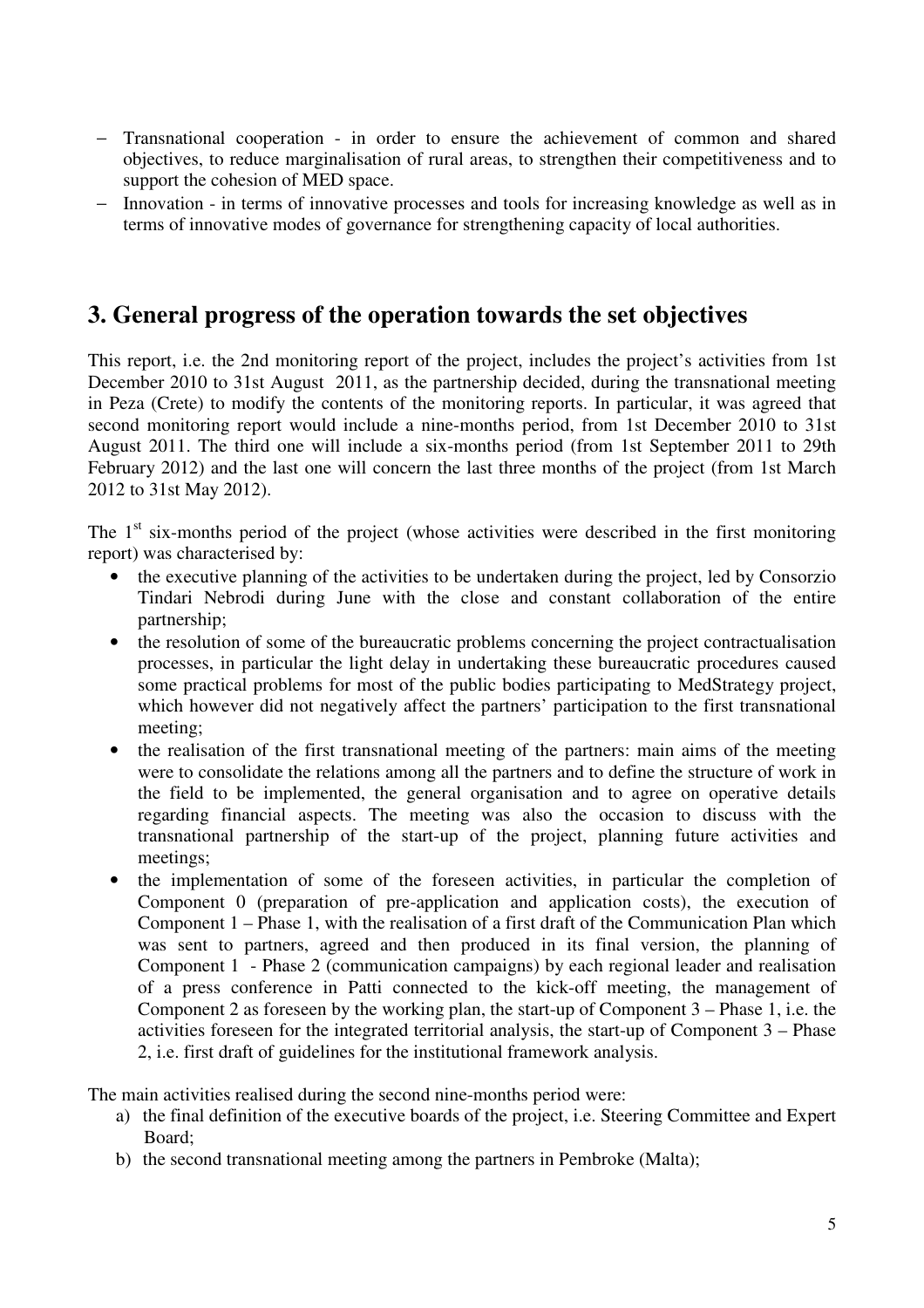- c) the third transnational meeting among the partners in Peza (Crete);
- d) the realisation of a first draft of the integrated territorial analysis and of the analysis of institutional framework;
- e) the start of the participation process;
- f) the gathering of successful case studies;
- g) the implementation of some communication activities foreseen within the Communication Plan (project website homepage was defined and the logo chosen, a third press conference realised, project leafleats in double language printed and other communication activities realised);
- h) the set up of a monitoring system and the execution of the first monitoring activities concerning the project as foreseen by the working plan.

a) Members of Steering Committee were finally named by each region and the Committee became officially active. Steering Committee is responsible of reviewing and/or amending the work plan, costs and time schedules and reports; solving eventual disputes between partners; contractual matters; monitoring and evaluation of project. Its meetings will be held in conjunction with project's transnational meetings in order to enforce collaborative activities with partners and groups and safe efforts and resources. Steering Committee also named members of Experts Board. The Experts Board is a multidisciplinary technical board that has the responsibility for the technical quality of the project and ensures the technical consistency and coherence of the activities taking place within and between all phases. EB should ensure that the differences between the 4 local processes are respected and used to benefit the project as well as that the planning pattern proposed (Strategic Plan) presents a true transnational added-value and is replicable in the rural areas of whole MED space. The Experts Board met for the first time during the transnational meeting in Malta. The experts discussed about the difficulties to measure some aspects regarding the territory and presented to the partnership some aspects to think of, i.e.:

- − first of all the concept of sustainable development in the EU documents which is really wide, then
- − how to measure exploitation? The exploitation brings to two possible development possibilities or opportunities. The EB thinks is really important to stress the opportunity
- − Which are the problems to construct the indicators?
- − How to structure and develop the part of the project regarding the collection of the case studies, with special concern to differences that surely will come among the territories
- − Another aspect to be analysed in depth will be the comparative analysis, i.e. benchmarking, in order to obtain what? A ranking? A grid? Something else?

b) The second transnational meeting took place in Pembroke (Malta) on  $15<sup>th</sup>$  and  $16<sup>th</sup>$  December 2010. The meeting started with a press conference. Then the partners discussed about matters concerning the management of the project (both from a financial and technical point of view). As concerns communication, partners discussed and agreed on Project logo, Website and Intranet communication system, Graphical Coordinated Image. Further discussion concerned the target group to whom the website has to be addressed. The meeting was also useful for better planning both territorial and institutional analyses foreseen in project component 3 and to present the first draft lines to be followed for the establishment of the local participation processes.

c) The third transnational meeting took place in Peza (Crete) from  $27<sup>th</sup>$  to  $29<sup>th</sup>$  June 2011. During the meeting the partners discussed about matters concerning the management of the project (both from a financial and technical point of view) and the communication tools already produced (as logo and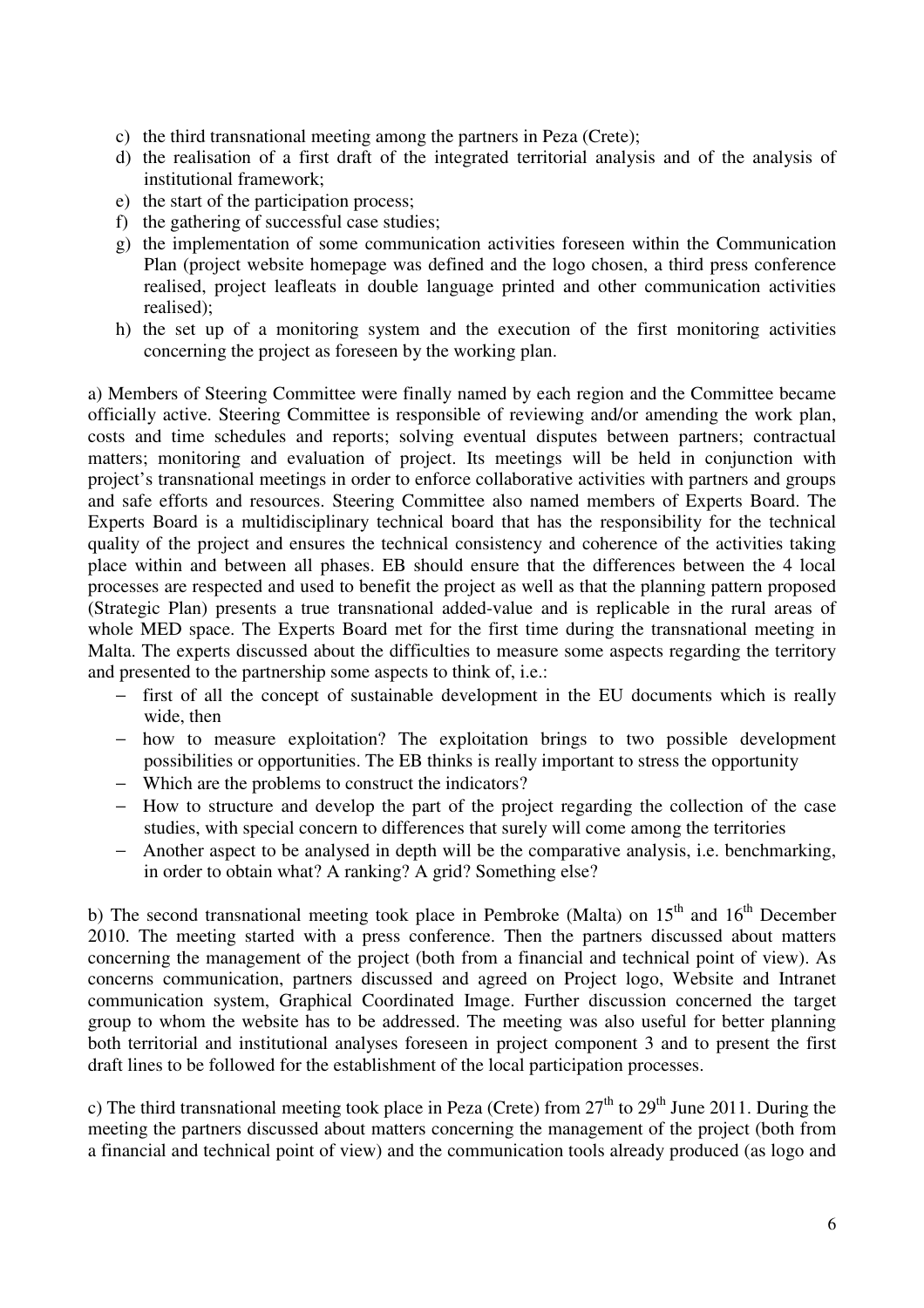website) and to be produced in the future. The main results of territorial analyses were presented by each region, the problems met in applying the methodology were discussed. Moreover the main elements of institutional frameworks were presented and discussed together with remarks/observations on the methodology. Guidelines for doing the SWOT analysis (C3-Ph3) were presented by the partner in charge. The meeting was also useful for planning the participation process foreseen in project component 4 and through the presentation of the first draft lines to be followed for the establishment of the local participation processes. Case studies selected were presented by the Expert Board members and discussed among the partners. Concerning monitoring and evaluation the reporting structure was reminded to the partners together with the scheme of indicators to be regularly calculated. Finally future project's developments and deadlines were agreed and, on the same occasion, LP discussed with P3 (which is in charge) and Expert Board on the main lines to be followed for the Phase 3, i.e. on how to construct a Transnational Strategic Common Vision. The aim of this phase will be to create an integrated common vision for sustainable development through sharing and increasing awareness in local actors.

d) Integrated Territorial Analysis Guidelines ("Territories and Institutions: diagnosis and ex-ante evaluation") were prepared by P1 and send to project's partners to be followed during the implementation of the phase. The guidelines include:

- Methodology for territorial analysis;
- Methodology for defining the set of indicators;
- Indicators proposed for carrying out the integrated territorial analysis.

During the reporting period, each region collected the data and produced a final draft of the Integrated Territorial Analysis.

The structure and contents of the final territorial framework document is:

- $\checkmark$  introductory section with the title "Characterization of the economic and territorial context";
- $\checkmark$  six thematic sections (the same of the groups of indicators), each one divided into two chapters: an introduction and the description of the indicators themselves;
- $\checkmark$  fact sheet with the description of the indicators;
- $\checkmark$  Selection of indicators (according DPSIR Model).

Each analysis of institutional framework was also produced in the final draft and will be completed in the next weeks. Data were collected through a scheme to be applied at Municipal level and the methodology applied was the IAD framework as suggested in the Guidelines proposed by the partner in charge (P6).

Finally, also with regard to the Component 3, the partner in charge (P4) presented the main guidelines to be used during the SWOT analysis.

e) The first draft lines to be followed for the establishment of the local participation processes were discussed within the partnership. The final draft lines to be followed for the establishment of the local participation processes were presented to the partnership by the partner in charge (P2) during the transnational meeting in Crete. P2 presented to partners the definition of participation and its objectives, the identification and involvement of public and private stakeholders, the creation and management of the public forums through the working groups, the success factors to be taken into consideration in the establishment of the forums, local actors to be involved, proposals on rules and procedures for an efficient implementation of the Forums' activities. In some regions a first approach with local communities already started in order to present the project and try to involve local actors and stakeholders for the future phase of the project.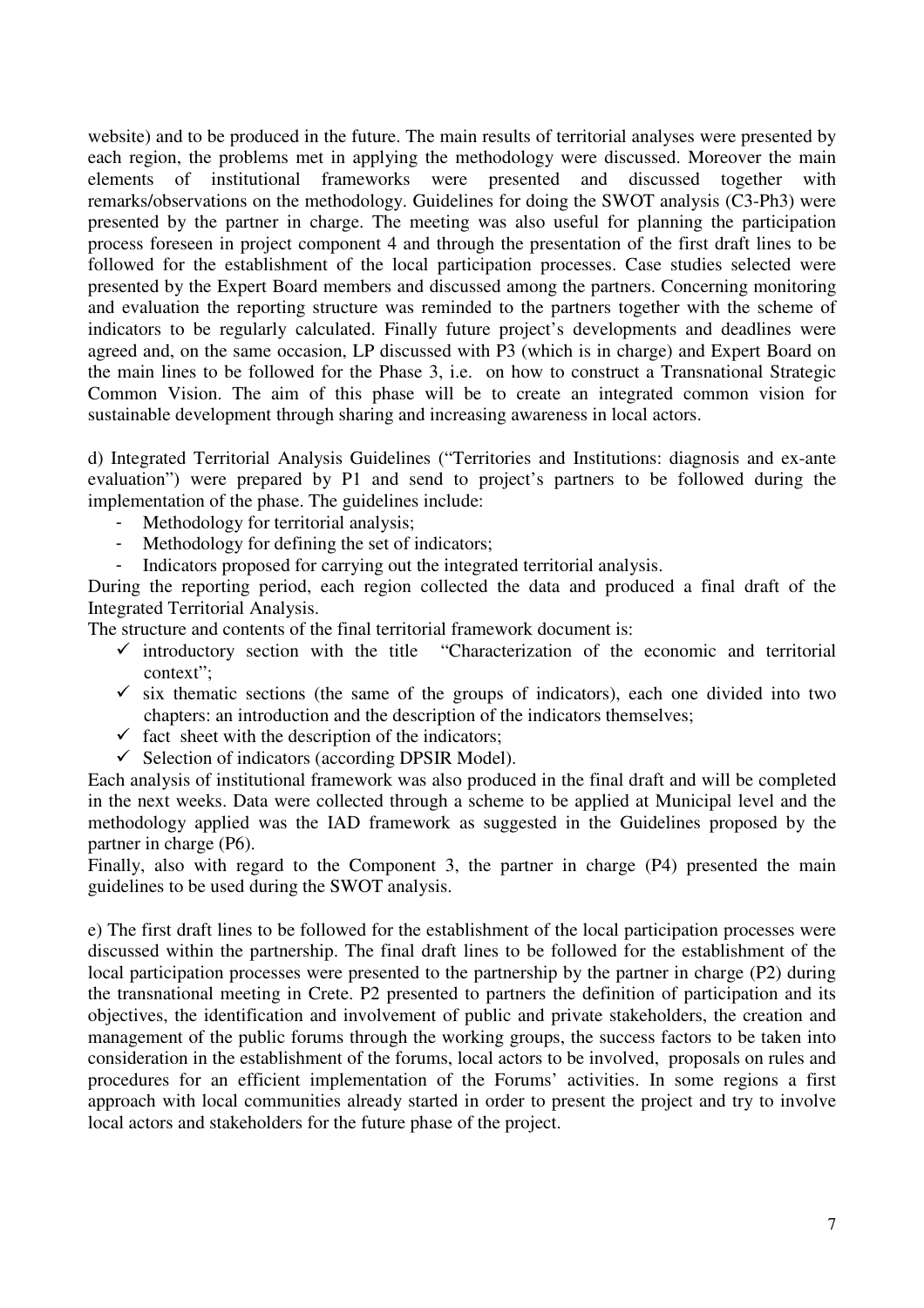f) As concerns participation component of the project, a selection of case-studies was coordinated by P7 and done by the Expert Board to be used during the forums. Case studies were gathered and examined, all focusing on experiences of local authorities and institutions with special emphasis on governance experiences. They were presented and discussed during the third transnational meeting.

g) Following the Communication Plan defined in the previous project period, MedStrategy partnership agreed on the final aspect of the project's website (www.medstrategyproject.eu ). Province of Teruel (Partner responsible for the Communication activities C1-Ph2) made the necessary changes and introduced innovations in the website, according to the communication plan, to what agreed with the other partners and to European Med programme rules. In the private area where partners can have direct access to the menus, partners uploaded documents, deliverables, news, etc.

The design and choice of the project logo was made according to some proposals made by the partner in charge (Province of Teruel). Moreover a graphic coordinated image was decided according to the logo and colours above mentioned. The coordinated image will be used by partners in headed paper, powerpoint presentations, etc.

All the other communication tools were designed and presented to partners during the third transnational meeting in Crete. Moreover leaflets of the project in double language (English and Spanish/Italian/Maltese/Greek) for local dissemination of the project were printed and distributed in each region. This dissemination has been done in a regional and local level: public authorities, policy developers, development agencies, research organizations, entrepreneurs and professional associations, private companies, etc.

A press conference was organised both in Malta in Crete during the transnational meetings, and international dissemination was given to the project during two transnational seminars of the project *Resater* of which Fundación Proyectos Europa is partner, and that took place the 3<sup>rd</sup> March 2011 in Asturias (Spain) and the 9<sup>th</sup> June in Aragón (Spain). Those seminars presented projects to improve the quality of life and the attractiveness of rural areas.

h) A monitoring system was set up, including monitoring and evaluation report structure, analysis of the project outcomes, indicators of the progress on deliverables achieved, how to register progress on program indicators. A first monitoring report, including the first six months of the project, was then drafted.

### **4. Brief summary of the undertaken activities**

#### **4.1 Description of activities, outputs and results since the project start**

Medstrategy started its process to experiment an innovative governance process through the setting up of a model encouraging the sustainable development of Med rural areas. The process will focus on 3 themes:

- the integration of economic, social, environmental dimensions of sustainability in planning;
- the development of strategies and actions through the cooperation of local authorities and local communities for the innovation of territorial governance;
- the setting up of common objectives & activities for local and transnational synergies of rural areas.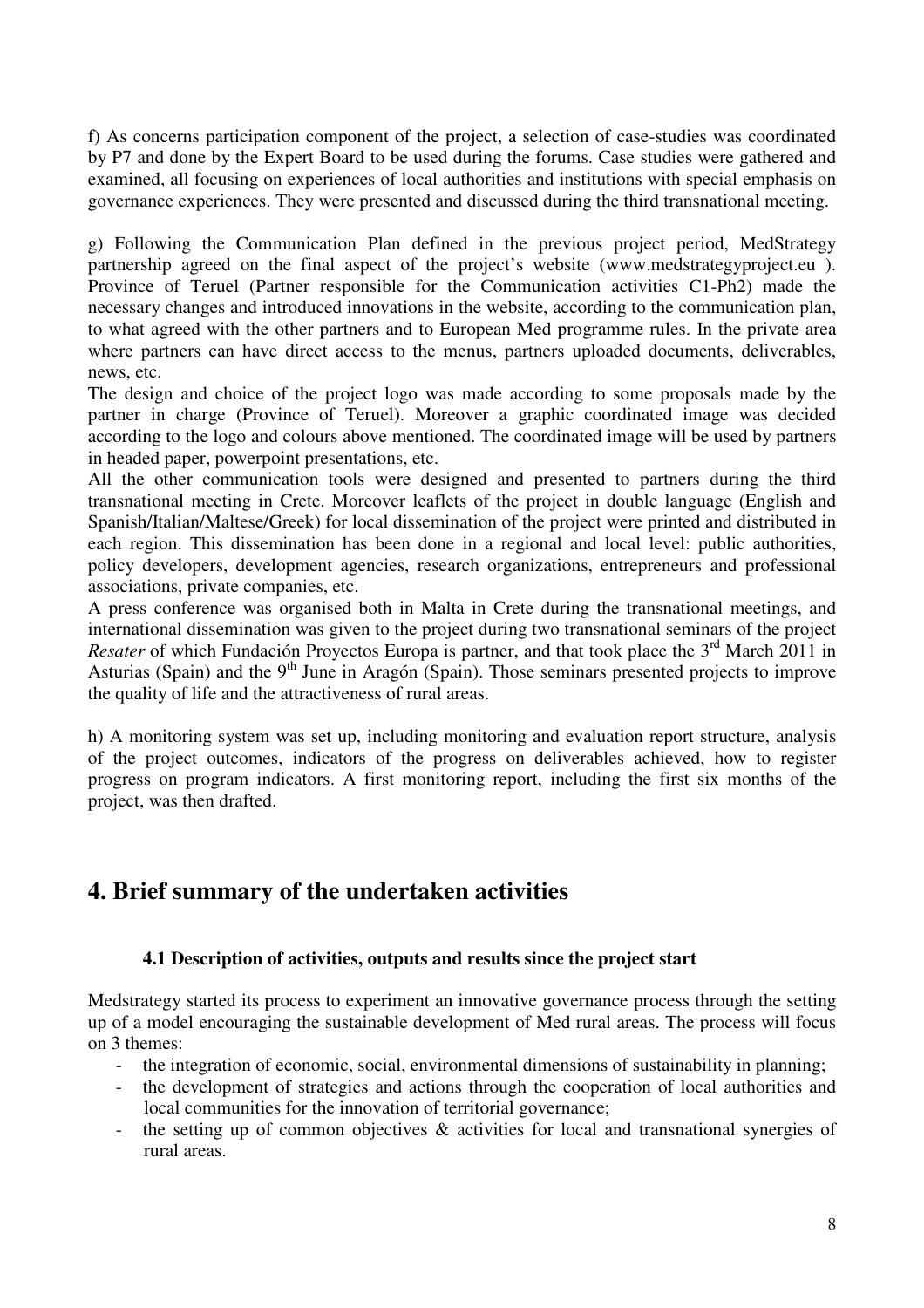After 15 months from the beginning, the partners met three times, collected data concerning their territories and institutions and almost ended the first part of the project, i.e. territorial and institutional diagnoses. Partners also began to involve local communities for the "participation process" which will define the planning and development activities to be implemented in rural areas.

#### **4.2 Description of activities, outputs and results during the reporting period**

The main activities during the reporting period were:

- the full operation of the website and the implementation of some other communication activities, including project's brochures and press conferences;
- the organisation of the second and the third transnational meeting among the partners inPembroke (Malta) and in Peza (Crete);
- the fulfilment of the integrated territorial analysis for the definition of the criticalities of the local contexts (data collection and final draft of each regional report);
- the fulfilment of the analysis of institutional framework for the exam of the governance systems (data collection and final draft of each regional report);
- the start of the participation process for informing and involving local communities in the project;
- the selection and description of a set of successful case studies to be presented during the participation process to local authorities and stakeholders;
- the continuous monitoring activities concerning the project results / outputs as foreseen by the working plan.

#### **4.3 Next steps to be taken**

Partners will publish the final reports concerning integrated territorial diagnosis and local institutional frameworks. The two analyses will be summarised in a diagnostic report including a SWOT matrix singling out the factors encouraging or impeding the implementation of integrated development strategies.

A community participation process will start in local reality, structured according to a precise methodology. Forums will be aimed at informing and involving local communities in the project.

#### **5. Involvement of partners in the implementation of the project during the period covered by the report**

As underlined in the previous monitoring report, partners were actively involved since the very beginning of the project. During the executive planning of the project they were constantly in contact with the Lead Partner in order to jointly examine and analyses the activities to be undertaken.

The entire partnership participated to the second and to the third transnational meeting with more than one representative for the technical part of the project, including Steering Committee representatives and Expert board members.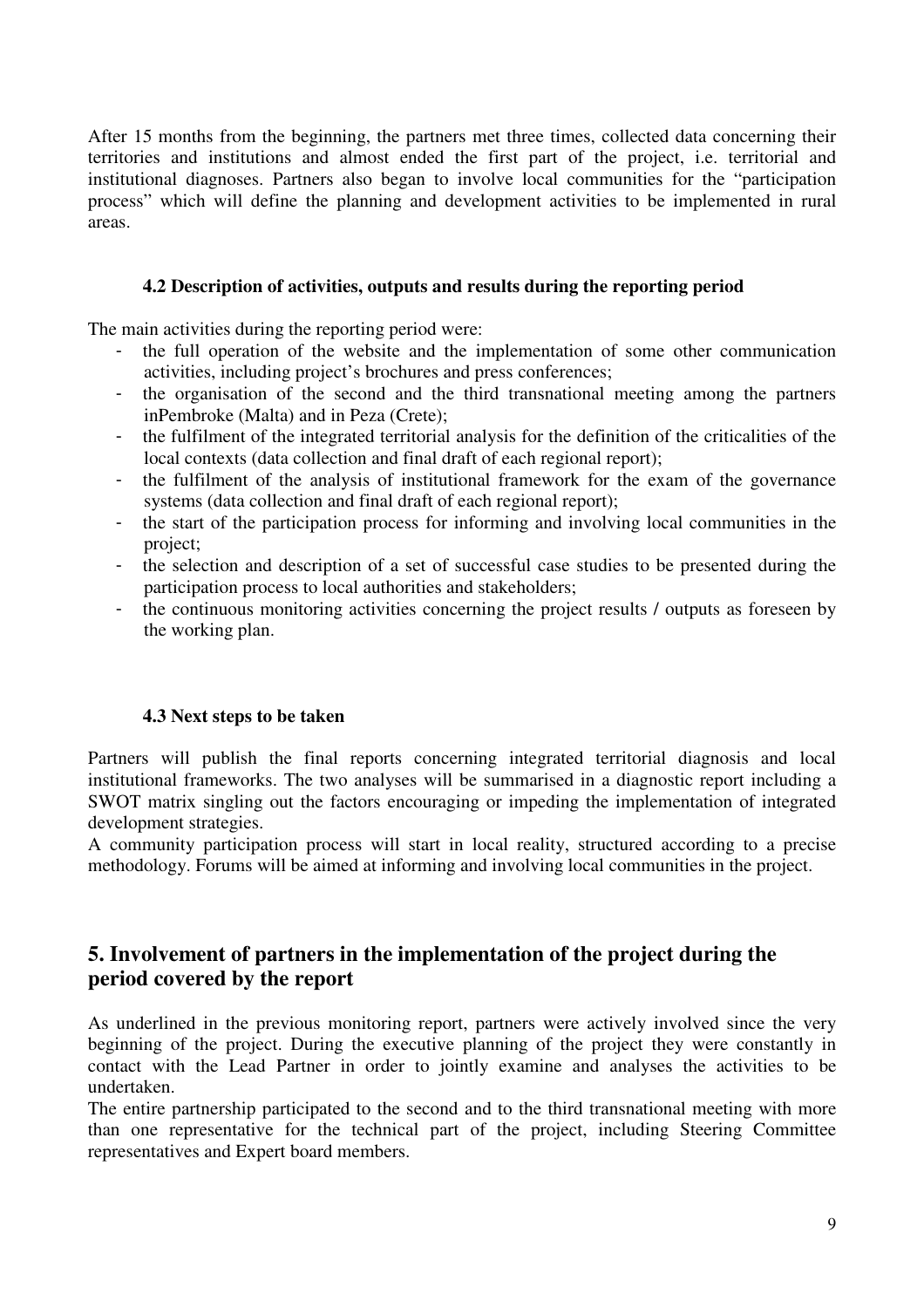As concerns the technical part of the project, the partnership network worked under the central role of the Lead Partner: it coordinated the bureaucratic steps, suggested the agenda for the third meeting, produced the monitoring report and gave to the partners the necessary guidelines for the foreseen project activities. LP moreover indicated responsibilities and deadlines to the due partners. Concerning the singular phases, the Lead Partner was in charge of coordinating the integrated territorial analyses in all the regions and also suggested a set of indicators to be used for final reporting in each region. It also reviewed and further developed the guidelines for the institutional analysis which were in charge of P6.

P2 was instead in charge of preparing and presenting to partners the main guidelines to be followed for implementing the participation process at a local level. It was also active in the dissemination and communication part, as its role was mainly connected to the involvement of local communities.

P3, P5 and P6 worked, as foreseen, as regional coordinators for local activities both on the diagnostic part of the project and starting the participation component. All partners followed the roles defined in the working plan. Moreover, in direct connection with the local territory, they coordinated the activities and the communication at a local level. P4 elaborated and presented to the third transnational meeting the guidelines for the implementation of the SWOT analysis.

The more specific part of communication connected to the design and management website (C1- Ph2) and designing other communication tools was in charge of Province of Teruel (P5) which received the constant and active support of FDS (P7) both in designing the above mentioned communication tools and deciding on contents. FDS (P7) also coordinated the activities of the expert board and partners in selecting successful case studies to be used in the participation process.

#### **6. Problems encountered and solutions found/proposed**

The project still suffers of the endemic problem of Public Authorities in officially giving public offices (for technicians to be involved in the project, first level controllers, etc.) and in spending money with a certain flexibility and speed. These administrative problems had consequences also on the actual financial reporting as most of the partners delayed contracting activities (externals expertise, services, etc.) and have still low levels of expenses compared to the time passed by.

In spite of the efforts made, a substantial delay, due to the above mentioned problems, which was already underlined in the previous report, is actually confirmed. The delay is affecting also the project activities, postponing the end of the phases at the moment of about 5-6 months compared to deadlines indicated in the work plan.

A new work plan was agreed by the partnership during the third transnational meeting in order to accelerate some phases and recover the lost time. Next discussion about this aspect will be developed during the transnational meeting which will be held in Teruel next January. During the meeting also the level of expenses will be discussed. During the third transnational meeting partners discuss about the opportunity to request an extension of the project and an adjustment of project's budget. Partners agreed to decide on it after the submission of the current progress report.

Even if Lead partner produced and provided to each partner specific files for supporting the expenditures management and reporting and the activities reporting, substantial problems keep to be encountered in reporting activities and in certification process. Also one of the partners meet still difficulties in the use of Presage system. These difficulties get worse for the problems encountered in ascribing expenditures to project's components and brought especially the LP to additional work in managing the financial part of the project.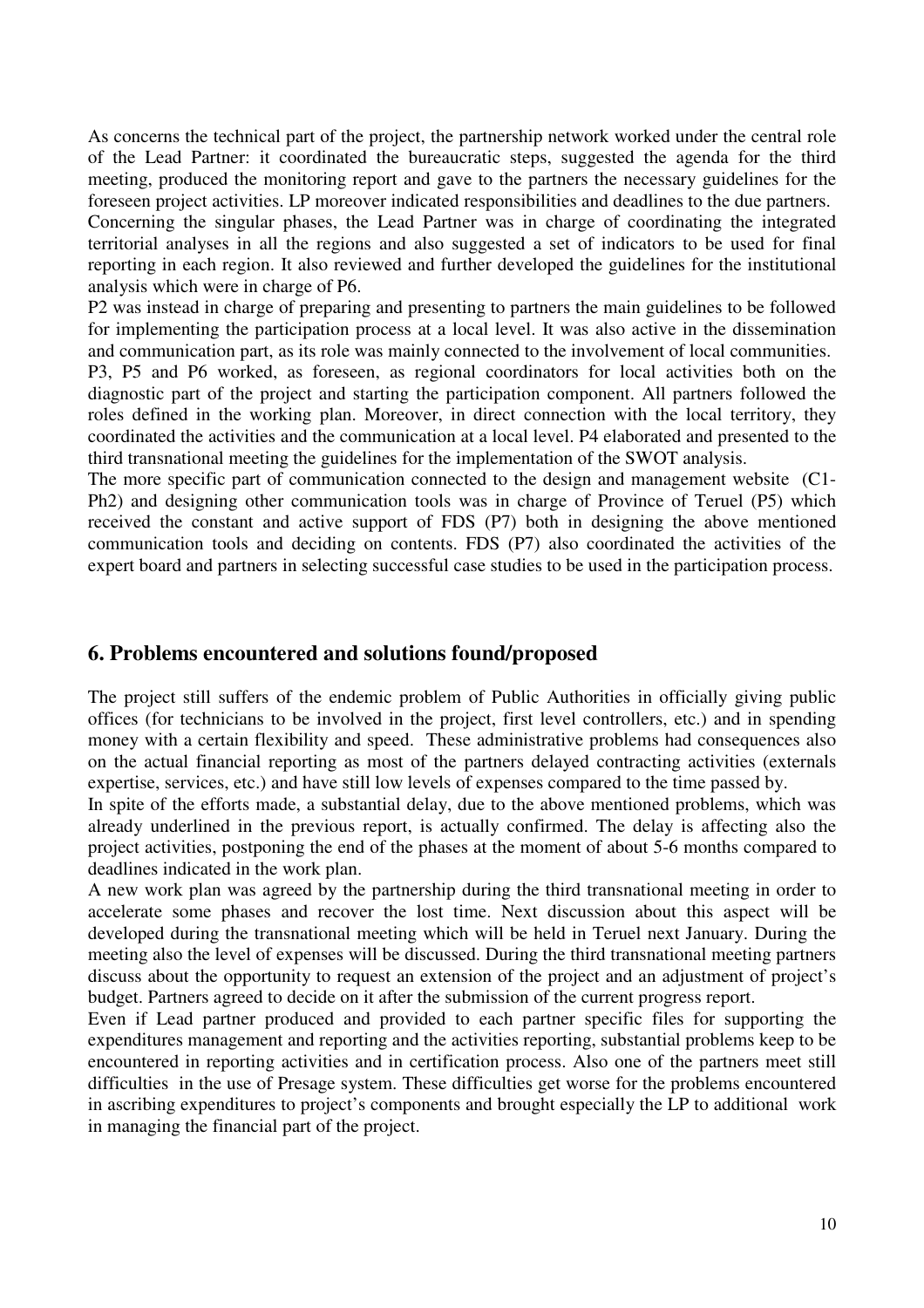## **7. Analysis of the project outcomes for the reporting period**

### **7.1 Working Plan progress**

### **From 01 December 2010 to 31 August 2011**

(see following page)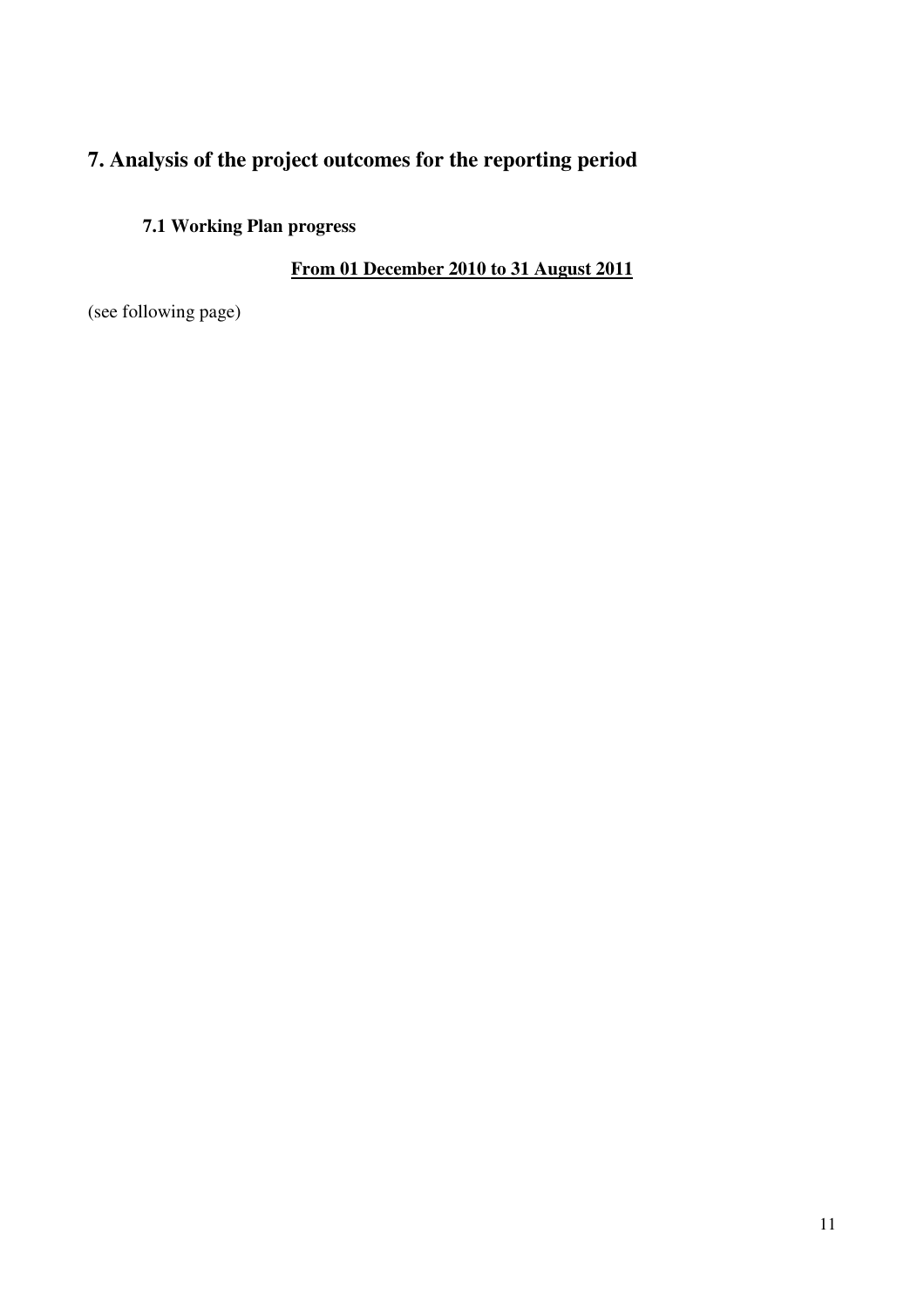| <b>Phase</b> | Description in the original project                                                                                                                                                                                                                                                                                                                                                                                                                                                                                                                                                                                                                                                                                                                                                                                                                            | Deliverables in the<br>original project                               | <b>Activities implemented during</b><br>reporting period<br>Description of activities (activities<br>implemented during the period,<br>mention any change in dates,<br>$partners, \ldots)$ | <b>Evolution in Work</b><br>programme and expected<br>outputs (Please mention and<br>explain minor changes in<br>work programme and<br>expected outputs (which do<br>not require a project<br>reprogrammation)) | <b>Financial reporting</b><br>(Has the project been able to<br>keep within the budget of this<br>Component - Phase and still<br>achieve the desired outputs?<br>(In case of negative answer,<br>please explain the main<br>problems incurred)) |
|--------------|----------------------------------------------------------------------------------------------------------------------------------------------------------------------------------------------------------------------------------------------------------------------------------------------------------------------------------------------------------------------------------------------------------------------------------------------------------------------------------------------------------------------------------------------------------------------------------------------------------------------------------------------------------------------------------------------------------------------------------------------------------------------------------------------------------------------------------------------------------------|-----------------------------------------------------------------------|--------------------------------------------------------------------------------------------------------------------------------------------------------------------------------------------|-----------------------------------------------------------------------------------------------------------------------------------------------------------------------------------------------------------------|------------------------------------------------------------------------------------------------------------------------------------------------------------------------------------------------------------------------------------------------|
|              | <b>COMPONENT 0 (PREPARATION COSTS ONLY): Preparation of Pre-Application and Application Forms.</b><br>Development of the project idea. Communication among partners for ensure that the proposal meets their needs and competences. Consultation with members of JTS and the National<br>Contacts point. Preparation and submission of pre-Application and Application Forms and the annexed documents.                                                                                                                                                                                                                                                                                                                                                                                                                                                        |                                                                       |                                                                                                                                                                                            |                                                                                                                                                                                                                 |                                                                                                                                                                                                                                                |
| $CO-Ph1$     | Preparation of Pre-Application Form (PAF)<br>P1, P2, P3, P4 and P5 worked together previously. P1,<br>acting as coordinator, searched for further motivated<br>partners in other Med countries. So partnership was<br>extended and enriched by the participation of partner P6.<br>P1 developed the project idea, prepared and submitted to<br>partners the project proposal. Several communications<br>between partners occurred for ensuring that the proposal<br>meets partners needs and competences. P1 verified the<br>coherence of the proposal with the priority Axis and the<br>specific objective that is related to.<br>P1 communicated frequently with JTS for ensuring that<br>Pre-Application form was filled up correctly.<br>Letter of intents and the Pre-application form were<br>prepared and submitted on time.                            | 7 Letter of intents<br>1 Pre-Application Form                         | The phase was completed and<br>reported in the progress report 1.                                                                                                                          | No changes in work program<br>neither in expected outputs.                                                                                                                                                      | Costs of this phase are inferior<br>to the foreseen budget because<br>some partners were not able to<br>report all expenditures<br>occurred during to the<br>preparation phase due to<br>administrative problems.                              |
| $C0-Ph2$     | <b>Preparation of Application Form (AF)</b><br>P1, with the suggestions of the Selection Committee,<br>submitted to Ps a first draft of AF and asked their<br>contribution with particular regard to technical activities<br>and human resources. Strong communication occurred<br>between P1 and Ps for clarifications and advices. Ps<br>worked in a motivated way providing contribution<br>according to timetable fixed by P1. Ps fully agreed with<br>repartition of activities and costs proposed by P1. They<br>signed and sent Partnership Agreement and Commitment<br>Letters to P1.<br>P1 communicated frequently with JTS for ensuring that<br>AF was filled up correctly.<br>AF and annexed documents were fully completed and<br>submitted. During this phase ASAEL was substituted by<br>actual P7, which fully participated in the preparation. | 1 Partnership Agreement<br>7 Commitment Letters<br>1 Application Form | The phase was completed and<br>reported in the progress report 1.                                                                                                                          | No changes in work program<br>neither in expected outputs.                                                                                                                                                      | Costs of this phase are inferior<br>to the foreseen budget because<br>some partners were not able to<br>report all expenditures<br>occurred during to the<br>preparation phase due to<br>administrative problems.                              |

**COMMUNICATION COMPONENT (C1): Design of communication plan. Website. Promotion campaigns towards targeted audience and general public. Conferences, workshops and training.** 

Design of Communication Plan that will be clearly address towards the information of potential and final beneficiaries as well as the general public and it will support the capitalization and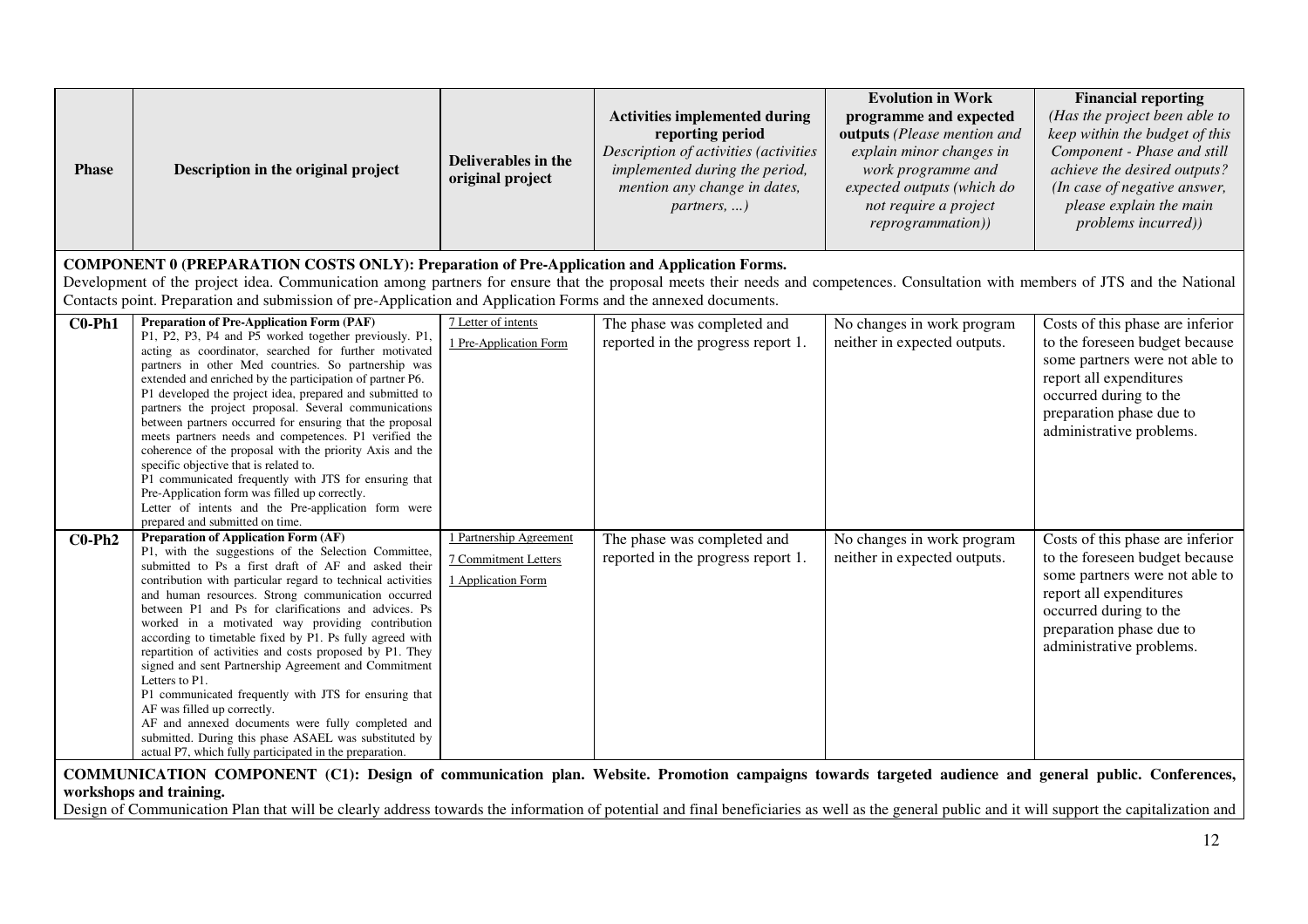| <b>Phase</b> | Description in the original project                                                                                                                                                                                                                                                                                                                                                                                                                                                                                                                                                                                                                                                                                                                                                                                                              | Deliverables in the<br>original project                                                                                                                                                                                                                                                                                                                                                                                                                                                                                                                                                                                               | <b>Activities implemented during</b><br>reporting period<br>Description of activities (activities<br>implemented during the period,<br>mention any change in dates,<br>partners, )                                                                                                                                                                                                                                                                                                                                                                                                                                                               | <b>Evolution in Work</b><br>programme and expected<br>outputs (Please mention and<br>explain minor changes in<br>work programme and<br>expected outputs (which do<br>not require a project<br>reprogrammation))                      | <b>Financial reporting</b><br>(Has the project been able to<br>keep within the budget of this<br>Component - Phase and still<br>achieve the desired outputs?<br>(In case of negative answer,<br>please explain the main<br><i>problems incurred))</i> |
|--------------|--------------------------------------------------------------------------------------------------------------------------------------------------------------------------------------------------------------------------------------------------------------------------------------------------------------------------------------------------------------------------------------------------------------------------------------------------------------------------------------------------------------------------------------------------------------------------------------------------------------------------------------------------------------------------------------------------------------------------------------------------------------------------------------------------------------------------------------------------|---------------------------------------------------------------------------------------------------------------------------------------------------------------------------------------------------------------------------------------------------------------------------------------------------------------------------------------------------------------------------------------------------------------------------------------------------------------------------------------------------------------------------------------------------------------------------------------------------------------------------------------|--------------------------------------------------------------------------------------------------------------------------------------------------------------------------------------------------------------------------------------------------------------------------------------------------------------------------------------------------------------------------------------------------------------------------------------------------------------------------------------------------------------------------------------------------------------------------------------------------------------------------------------------------|--------------------------------------------------------------------------------------------------------------------------------------------------------------------------------------------------------------------------------------|-------------------------------------------------------------------------------------------------------------------------------------------------------------------------------------------------------------------------------------------------------|
|              | development of project results. The main communications tools that will be performed are: Website and logo; production of paper popular material (leaflet, brochure & posters);<br>dissemination through medias (local press conferences, interviews & articles); Conferences, workshops and training                                                                                                                                                                                                                                                                                                                                                                                                                                                                                                                                            |                                                                                                                                                                                                                                                                                                                                                                                                                                                                                                                                                                                                                                       |                                                                                                                                                                                                                                                                                                                                                                                                                                                                                                                                                                                                                                                  |                                                                                                                                                                                                                                      |                                                                                                                                                                                                                                                       |
| $C1-Ph1$     | <b>Communication Plan (CP)</b><br>The main aim of this phase is producing an agreed<br>communication strategy that will contribute to inform<br>potential and final beneficiaries as well as the general<br>public and to facilitate local and European partnerships.<br>With the project launch the Communication Plan will be<br>drawn up and approved by the Steering Committee. CP<br>will define the various communication activities, when<br>and where each activity will take place and the target<br>group which each activity is directed to.                                                                                                                                                                                                                                                                                          | 1 Communication plan                                                                                                                                                                                                                                                                                                                                                                                                                                                                                                                                                                                                                  | Communication Plan was drawn<br>up by the Lead Partner and a final<br>version was agreed in the<br>previous period. During the entire<br>duration of the project the<br>foreseen activities will be<br>implemented.                                                                                                                                                                                                                                                                                                                                                                                                                              | No changes in work program<br>neither in expected outputs.                                                                                                                                                                           | Costs of this phase mainly<br>keep within the budget of this<br>phase and the desired outputs<br>were obtained.                                                                                                                                       |
| $C1-Ph2$     | <b>Communication campaign</b><br>At the beginning of the project, project's logo and website<br>will be performed. Website will contain project's<br>documents and deliverables and links with EU<br>institutions, MED Programme site as well as with<br>sustainable development related sites.<br>Promotion campaigns will be organized in all 4 areas for<br>encouraging community involvement and presentation of<br>results.<br>Project's launch will be by local press conferences.<br>Conferences will be held for announcing other public<br>events of the project.<br>Information on project activities and results will be spread<br>via local press, radios and TV channels.<br>Paper popular material (leaflets, brochures, posters) will<br>be produced and disseminated in order to show clearly the<br>project and its objectives. | 1 Project's logo:<br>It will allow an immediate<br>recognition of project and<br>its deliverables and it will<br>be placed in the website<br>and all documents and<br>materials produced,<br>together with EU and<br>MED Programme logos.<br>1 Project's website<br>It will inform targeted<br>groups & the general<br>public and will facilitate<br>feedback and exchange of<br>experiences among<br>partners and with other<br>institutions & firms.<br>6 Press conferences<br>10 Interviews and articles<br>4 Project presentation<br>leaflets in double<br>language<br>(English/Maltese,<br>English/Italian,<br>English/Greek and | Project's logo was agreed by the<br>partnership.<br>It was also improved the structure<br>of the project's website<br>(www.medstrategyproject.eu)<br>and contents uploaded.<br>The website informs general<br>public about the project's<br>activities, it also works as a<br>communication tool inside the<br>project's partnership.<br>As regards other communication<br>tools, a press conference was<br>organized in Peza (Crete), in<br>coincidence with the third<br>transnational meeting. Moreover<br>four project presentation leafleats<br>in double language were printed<br>and used to disseminate about the<br>project's contents. | Some delay in the definition<br>of the final version of the<br>website due to administrative<br>problems of partner in charge<br>and in uploading project<br>documents and contents.<br>Project website is now<br>perfectly working. | Costs of this phase are inferior<br>to the foreseen budget as this<br>phase is still in progress.                                                                                                                                                     |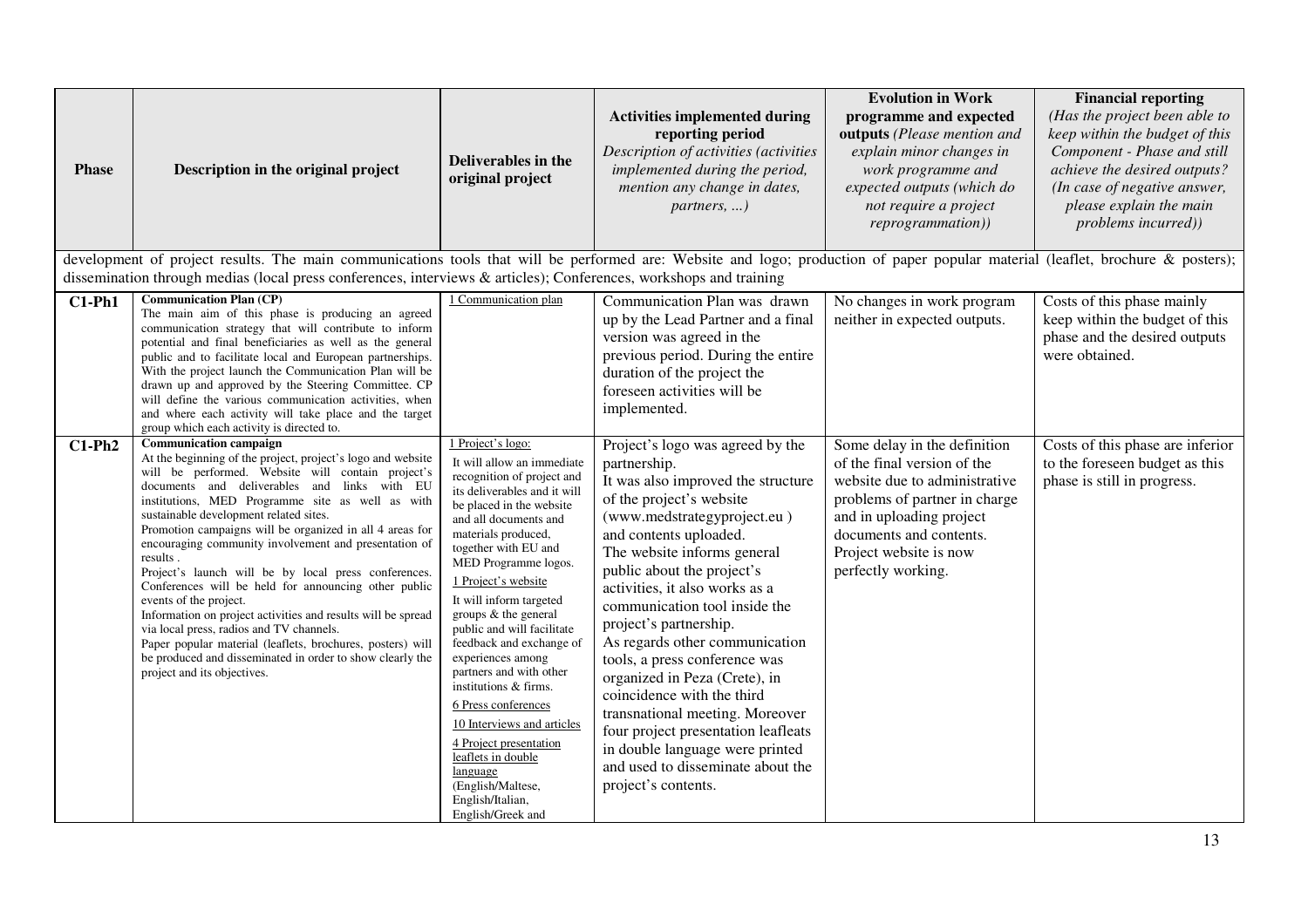| <b>Phase</b> | Description in the original project                                                                                                                                                                                                                                                                                                                                                                                                                                                                                                                                                                                                                                                                                                                                   | <b>Deliverables in the</b><br>original project                                                                                                                                                                                                                                                                                                                                                                                                                                                                                                                                               | <b>Activities implemented during</b><br>reporting period<br>Description of activities (activities<br>implemented during the period,<br>mention any change in dates,<br>partners, )                                                                                                        | <b>Evolution in Work</b><br>programme and expected<br>outputs (Please mention and<br>explain minor changes in<br>work programme and<br>expected outputs (which do<br>not require a project<br>reprogrammation))                                                                                             | <b>Financial reporting</b><br>(Has the project been able to<br>keep within the budget of this<br>Component - Phase and still<br>achieve the desired outputs?<br>(In case of negative answer,<br>please explain the main<br>problems incurred)) |
|--------------|-----------------------------------------------------------------------------------------------------------------------------------------------------------------------------------------------------------------------------------------------------------------------------------------------------------------------------------------------------------------------------------------------------------------------------------------------------------------------------------------------------------------------------------------------------------------------------------------------------------------------------------------------------------------------------------------------------------------------------------------------------------------------|----------------------------------------------------------------------------------------------------------------------------------------------------------------------------------------------------------------------------------------------------------------------------------------------------------------------------------------------------------------------------------------------------------------------------------------------------------------------------------------------------------------------------------------------------------------------------------------------|-------------------------------------------------------------------------------------------------------------------------------------------------------------------------------------------------------------------------------------------------------------------------------------------|-------------------------------------------------------------------------------------------------------------------------------------------------------------------------------------------------------------------------------------------------------------------------------------------------------------|------------------------------------------------------------------------------------------------------------------------------------------------------------------------------------------------------------------------------------------------|
|              |                                                                                                                                                                                                                                                                                                                                                                                                                                                                                                                                                                                                                                                                                                                                                                       | English/Spanish<br>4 Brochures in double<br>languages<br>(English/Maltese,<br>English/Italian,<br>English/Greek and<br>English/Spanish). This<br>will provide more detail<br>information about the<br>local project (objectives,<br>methods, community<br>involvement) and an<br>abstract of the local<br>projects in the other 4<br>partners countries.<br>15 Project posters in 1<br>language (Italian, Greek,<br>Spanish, Maltese) for<br>publicizing project events.<br>1 CD/DVD<br>Project presentation and<br>results in 5 languages<br>(English, Italian, Greek,<br>Spanish, Maltese) |                                                                                                                                                                                                                                                                                           |                                                                                                                                                                                                                                                                                                             |                                                                                                                                                                                                                                                |
| $C1-Ph3$     | Conferences & workshops & training<br>All project's deliverables are public documents and will<br>be used for disseminating information on specific project<br>activities and results.<br>Results will be disseminated to appropriate organisations<br>and related material will be prepared for seminars and<br>conferences and distributed to international forums.<br>At the end of the project, a conference will be organized<br>in each country.<br>In each area 1 training course, which will become the<br>Standing Observatory of Municipalities, will be organised<br>aiming at providing opportunities for learning and getting<br>qualified experts. It will see the participation of local<br>experts, decision makers and local authorities staff, also | 8 Papers and presentations<br>for non projects<br>conferences<br>4 Training courses<br>In Italy, Greece, Spain and<br>Malta a training courses<br>for local authorities and<br>local experts focused on<br>development planning,<br>objectivies, methods, best<br>practices, quality of<br>management, services and<br>products, will be                                                                                                                                                                                                                                                     | This phase and its contents were<br>discussed with partners also<br>during the third transnational<br>meeting in Crete. Activities to be<br>carried out are foreseen in<br>following steps of the project and<br>in particular after the<br>participation process will be<br>implemented. | Papers will be presented when<br>the final results of the<br>territorial analyses (C3-Ph1)<br>and participation process will<br>be ready.<br>In fact training courses,<br>awareness seminars,<br>observatories of<br>Municipalities are connected<br>to strategic planning<br>processes, and therefore will | Costs of this phase are inferior<br>to the foreseen budget as this<br>phase is still in progress.                                                                                                                                              |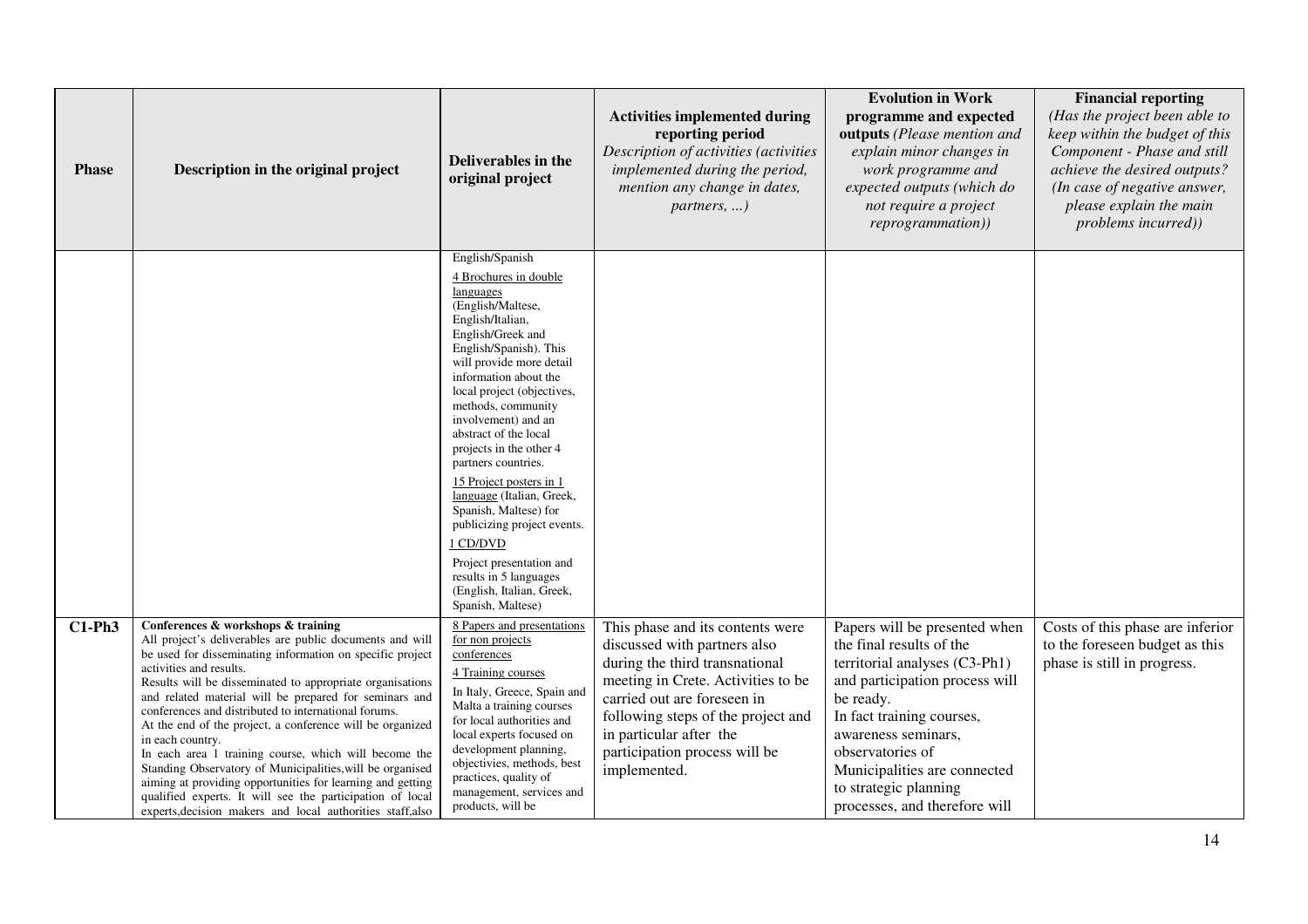| <b>Phase</b> | Description in the original project                                                 | Deliverables in the<br>original project                                                                                                                                                                                                                                                                                                                                                                                                                                                                                                                                                                                                                                                                                                                                                                                                                                                                                                                                                     | <b>Activities implemented during</b><br>reporting period<br>Description of activities (activities<br>implemented during the period,<br>mention any change in dates,<br>partners, ) | <b>Evolution in Work</b><br>programme and expected<br>outputs (Please mention and<br>explain minor changes in<br>work programme and<br>expected outputs (which do<br>not require a project<br><i>reprogrammation</i> )) | <b>Financial reporting</b><br>(Has the project been able to<br>keep within the budget of this<br>Component - Phase and still<br>achieve the desired outputs?<br>(In case of negative answer,<br>please explain the main<br>problems incurred)) |
|--------------|-------------------------------------------------------------------------------------|---------------------------------------------------------------------------------------------------------------------------------------------------------------------------------------------------------------------------------------------------------------------------------------------------------------------------------------------------------------------------------------------------------------------------------------------------------------------------------------------------------------------------------------------------------------------------------------------------------------------------------------------------------------------------------------------------------------------------------------------------------------------------------------------------------------------------------------------------------------------------------------------------------------------------------------------------------------------------------------------|------------------------------------------------------------------------------------------------------------------------------------------------------------------------------------|-------------------------------------------------------------------------------------------------------------------------------------------------------------------------------------------------------------------------|------------------------------------------------------------------------------------------------------------------------------------------------------------------------------------------------------------------------------------------------|
|              | external to the project. Courses will focus on sustainable<br>development planning. | organised.<br>1 International<br>conference. This will be<br>organised in Sicily. The<br>target audience will be EU<br>institutions, policy<br>developers, public<br>authorities, development<br>agencies, research<br>organizations,<br>entrepreneurs &<br>professional associations,<br>investment experts.<br>4 National conferences.<br>These will be organised in<br>Italy, Greece, Spain and<br>Malta. The target audience<br>will be policy developers,<br>public authorities,<br>development agencies,<br>research organizations,<br>entrepreneurs &<br>professional associations,<br>investment experts.<br>4 Awareness raising<br>seminars<br>They will be addressed to<br>different institutional level<br>staff, leaders and actors to<br>present the project and<br>collect adhesions for<br>training courses.<br>4 Observatories of<br>Municipalities.<br>In each country a training<br>course for local authorities<br>and local experts focused<br>on development planning, |                                                                                                                                                                                    | be carried out later on.<br>Conferences have to be<br>organized at the end of the<br>project.                                                                                                                           |                                                                                                                                                                                                                                                |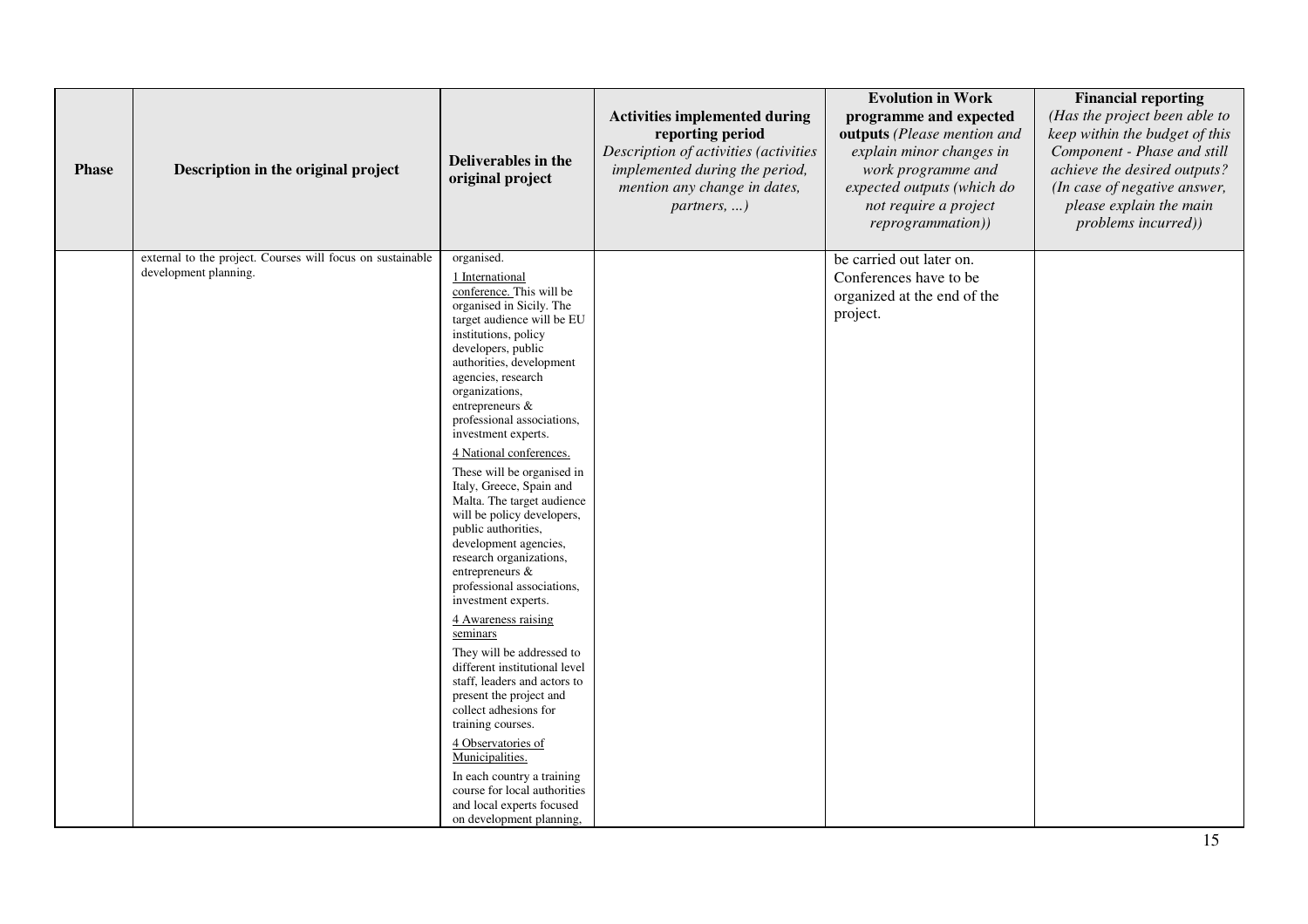| <b>Phase</b> | Description in the original project                                                                                                                                                                                                                                                                                                                                                                                                                                                                                                                                                                                                                                                                                                                                                                                                 | <b>Deliverables in the</b><br>original project                                                                    | <b>Activities implemented during</b><br>reporting period<br>Description of activities (activities<br>implemented during the period,<br>mention any change in dates,                                                                                                                                                                                                                                                                                                                                                                                                                                      | <b>Evolution in Work</b><br>programme and expected<br>outputs (Please mention and<br>explain minor changes in<br>work programme and<br>expected outputs (which do                                                                                               | <b>Financial reporting</b><br>(Has the project been able to<br>keep within the budget of this<br>Component - Phase and still<br>achieve the desired outputs?<br>(In case of negative answer,                                                               |
|--------------|-------------------------------------------------------------------------------------------------------------------------------------------------------------------------------------------------------------------------------------------------------------------------------------------------------------------------------------------------------------------------------------------------------------------------------------------------------------------------------------------------------------------------------------------------------------------------------------------------------------------------------------------------------------------------------------------------------------------------------------------------------------------------------------------------------------------------------------|-------------------------------------------------------------------------------------------------------------------|----------------------------------------------------------------------------------------------------------------------------------------------------------------------------------------------------------------------------------------------------------------------------------------------------------------------------------------------------------------------------------------------------------------------------------------------------------------------------------------------------------------------------------------------------------------------------------------------------------|-----------------------------------------------------------------------------------------------------------------------------------------------------------------------------------------------------------------------------------------------------------------|------------------------------------------------------------------------------------------------------------------------------------------------------------------------------------------------------------------------------------------------------------|
|              |                                                                                                                                                                                                                                                                                                                                                                                                                                                                                                                                                                                                                                                                                                                                                                                                                                     |                                                                                                                   | partners, )                                                                                                                                                                                                                                                                                                                                                                                                                                                                                                                                                                                              | not require a project<br>reprogrammation))                                                                                                                                                                                                                      | please explain the main<br>problems incurred))                                                                                                                                                                                                             |
|              |                                                                                                                                                                                                                                                                                                                                                                                                                                                                                                                                                                                                                                                                                                                                                                                                                                     | objectives, methods, best<br>practices, quality of<br>management, services and<br>products, will be<br>organised. |                                                                                                                                                                                                                                                                                                                                                                                                                                                                                                                                                                                                          |                                                                                                                                                                                                                                                                 |                                                                                                                                                                                                                                                            |
|              | MANAGEMENT COMPONENT (C2): Administrative, Financial and Technical Management of the project. Monitoring and Evaluation of the project.<br>Establishment of steering committee; setting up and following up of management and coordination system concerning technical, administrative and financial management of the project;<br>setting up of monitoring and evaluation system. P1 is responsible for the overall coordination of the project and the contractual issues and he supervises the MED programme rules. P1<br>works in strong collaboration with Steering Committee (SC), Experts Board (EB) and the Responsibles of the Phases (RoPs).                                                                                                                                                                              |                                                                                                                   |                                                                                                                                                                                                                                                                                                                                                                                                                                                                                                                                                                                                          |                                                                                                                                                                                                                                                                 |                                                                                                                                                                                                                                                            |
| $C2-Ph1$     | Administrative and financial management<br>P1 coordinates administrative, financial and contractual<br>issues and supervises the implementation of Med<br>programme rules. P1 signs the Subsidy Contract and<br>sends the start-up Report.<br>P1 gathers and controls documents provided by PPs and<br>collates the 6-months progress reports and the final report.<br>P1 makes the payment to PPs.<br>P1 mobilises PPs for achieving project outcomes, to<br>timeline and within budget. P1 ensures interaction and<br>exchange of information and knowledge. All PPs use ICT<br>communication tools to exchange information and<br>documents.<br>Project secretariat is responsible for keeping all<br>documents, files and correspondence with partners, JTS<br>and MA. Documents are available in the project's website<br>too. | 1 Subsidy Contract<br>1 Start-up report<br>3 Progress reports (1 each<br>six months)<br>1 Final technical report  | Lead Partner took care, together<br>with the partners, of the necessary<br>administrative and financial steps.<br>It supported and advised partners<br>on the reporting activities and it<br>gathered and controlled<br>documents provided by partners.<br>It also mobilised partners for<br>achieving project outcomes, to<br>timeline and within budget and<br>ensured interaction and exchange<br>of information and knowledge<br>within the partnership.<br>The second progress report was<br>sent to the Managing Authority on<br>time.<br>LP informed MA about all<br>administrative changes made. | Delay in spending money and<br>in reporting and certifying<br>expenditures due to internal<br>administrative problems and<br>due to difficulties in justifying<br>costs according to Presage<br>requirements (extended<br>disaggregation of costs by<br>phase). | The total amount reported is<br>still lower than the forecasted<br>amount. But staff costs is<br>higher to the foreseen budget<br>because the work time<br>requested for the reporting and<br>certification activities is<br>higher that the foreseen one. |
| $C2-Ph2$     | <b>Technical coordination</b><br>P1 is responsible for the overall technical coordination of<br>the project that will be carried out in strong collaboration<br>with Steering Committee (SC), Experts Board (EB) and<br>the Responsibles of the Phases (RoPs).                                                                                                                                                                                                                                                                                                                                                                                                                                                                                                                                                                      | 1 Overall Work plan<br>3 Progress Reports (1 each<br>six months)<br>1 Final report                                | Work plan was further revised,<br>due to the initial delay underlined<br>in the previous progress reports,<br>examined by the entire                                                                                                                                                                                                                                                                                                                                                                                                                                                                     | No changes in work program<br>neither in expected outputs.                                                                                                                                                                                                      | Costs of this phase are inferior<br>to the foreseen budget as this<br>phase is still in progress.<br>However work time in this                                                                                                                             |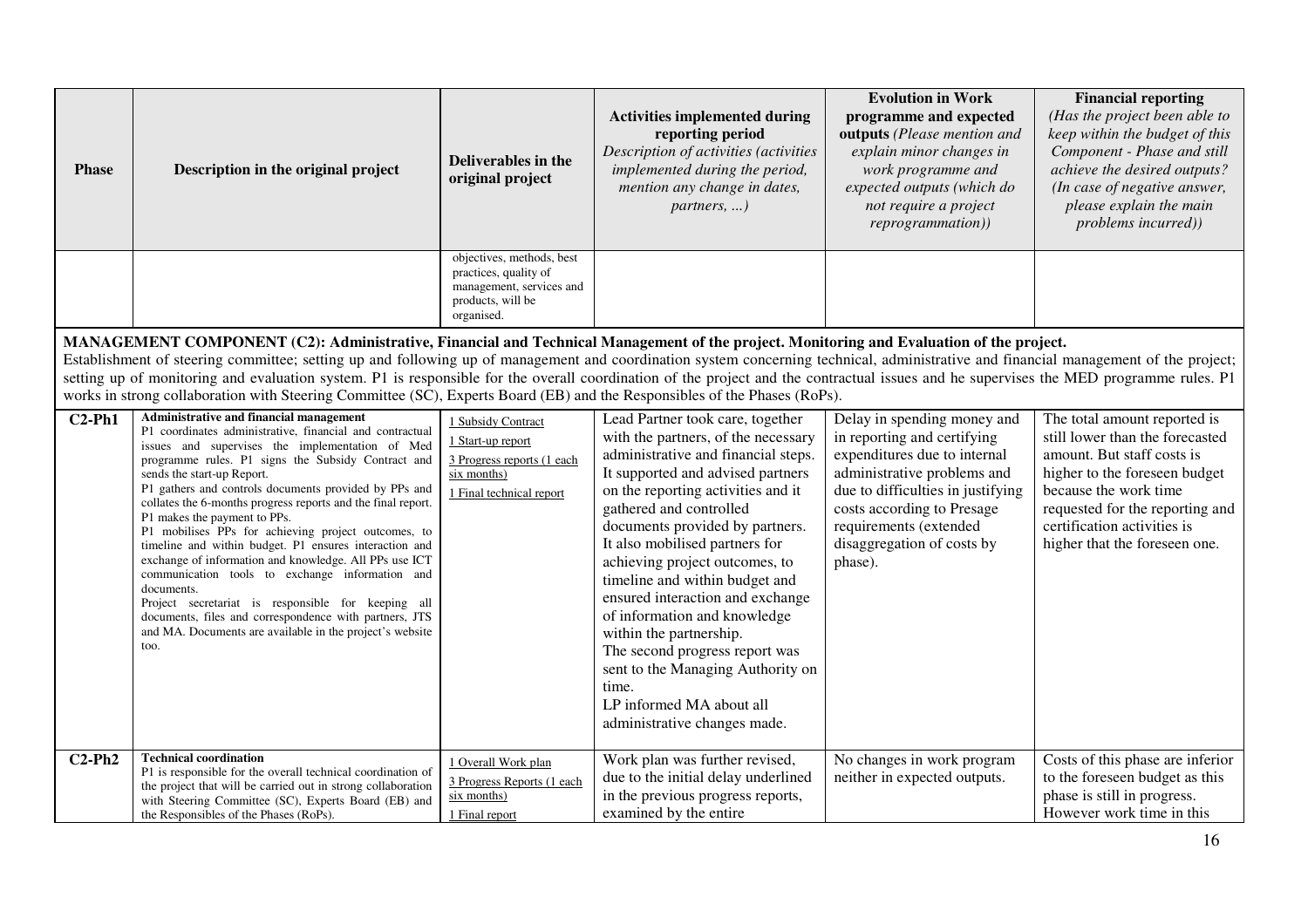| <b>Phase</b> | Description in the original project                                                                                                                                                                                                                                                                                                                                                                                                                                                                                                                                                                                                                                                                                                | Deliverables in the<br>original project                    | <b>Activities implemented during</b><br>reporting period<br>Description of activities (activities<br>implemented during the period,<br>mention any change in dates,<br>partners, )                                                                                                                                                                                                                                                                                                                                                                  | <b>Evolution in Work</b><br>programme and expected<br>outputs (Please mention and<br>explain minor changes in<br>work programme and<br>expected outputs (which do<br>not require a project<br>reprogrammation))                                                                                                                                                                                                     | <b>Financial reporting</b><br>(Has the project been able to<br>keep within the budget of this<br>Component - Phase and still<br>achieve the desired outputs?<br>(In case of negative answer,<br>please explain the main<br>problems incurred)) |
|--------------|------------------------------------------------------------------------------------------------------------------------------------------------------------------------------------------------------------------------------------------------------------------------------------------------------------------------------------------------------------------------------------------------------------------------------------------------------------------------------------------------------------------------------------------------------------------------------------------------------------------------------------------------------------------------------------------------------------------------------------|------------------------------------------------------------|-----------------------------------------------------------------------------------------------------------------------------------------------------------------------------------------------------------------------------------------------------------------------------------------------------------------------------------------------------------------------------------------------------------------------------------------------------------------------------------------------------------------------------------------------------|---------------------------------------------------------------------------------------------------------------------------------------------------------------------------------------------------------------------------------------------------------------------------------------------------------------------------------------------------------------------------------------------------------------------|------------------------------------------------------------------------------------------------------------------------------------------------------------------------------------------------------------------------------------------------|
|              | During the kick-off meeting PPs will appoint the<br>members of SC. EB members will be appointed by SC.<br>P1 will produce the overall work plan of the project. In<br>collaboration with EB and RoP, P1 produces the 6-<br>months activity reports.<br>In collaboration with RoPs, EB produces the guides and<br>bibliography for helping PPs in the implementation of<br>phases.<br>5 project meetings (2 Italy, 1 Greece, 1 Spain, 1 Malta)<br>will be held for monitoring and discussing project<br>progress.                                                                                                                                                                                                                   | 5 Minutes of project 's<br>meetings                        | partnership and agreed during the<br>third transnational meeting. After<br>the submission of the current<br>progress report the partners will<br>discuss about the opportunity to<br>request an extension of the project<br>and an adjustment of project's<br>budget.<br>Steering Committee and Expert<br>Board worked as foreseen in the<br>project.<br>Third transnational meeting was<br>held in Peza for presenting project<br>activities already realised and<br>discussing future activities.                                                 |                                                                                                                                                                                                                                                                                                                                                                                                                     | phase during the reporting<br>period is higher than the<br>foreseen one due to the mayor<br>efforts requested at the<br>beginning of the project.                                                                                              |
| $C2-Ph3$     | <b>Monitoring and evaluation</b><br>Following the establishment of SC the monitoring and<br>evaluation system will be set up. In collaboration with P1,<br>SC will implement the evaluation process that regards the<br>following points:<br>- effectiveness and efficiency of the project: technical<br>consistency and coherence of the activities taking place<br>within and between all phases; activities adherence to the<br>project goals, budget and time frame;<br>- quality of management and partnership: efficiency of<br>management system; consistence and quality of partners<br>collaboration;<br>- achievement of project objectives: evaluation of the<br>project on the basis of output and results indicators. | 4 Monitoring and<br>evaluation report (1 each 6<br>months) | Monitoring and evaluation system<br>was planned. The report structure<br>includes a short analysis of the<br>project outcomes, the<br>quantification of the progress<br>indicators on deliverables<br>achieved, the progress on program<br>indicators.<br>First monitoring and evaluation<br>report concerning the first six-<br>months period was prepared by<br>P1. During the third transnational<br>meeting it was agreed to postpone<br>the second monitoring report<br>including a period of nine months<br>(instead of six) in order to make | No changes in expected<br>outputs. However work<br>programme was slightly<br>changed with regard to the<br>periods to be monitored. The<br>second monitoring report will<br>include 9 months (December<br>2010-August 2011), the third<br>one will include a six-months<br>period (September 2011-<br>February 2012) and the last<br>one will concern the last three<br>months of the project (March-<br>May 2012). | Costs of this phase are inferior<br>to the foreseen budget; this<br>phase is still in progress.                                                                                                                                                |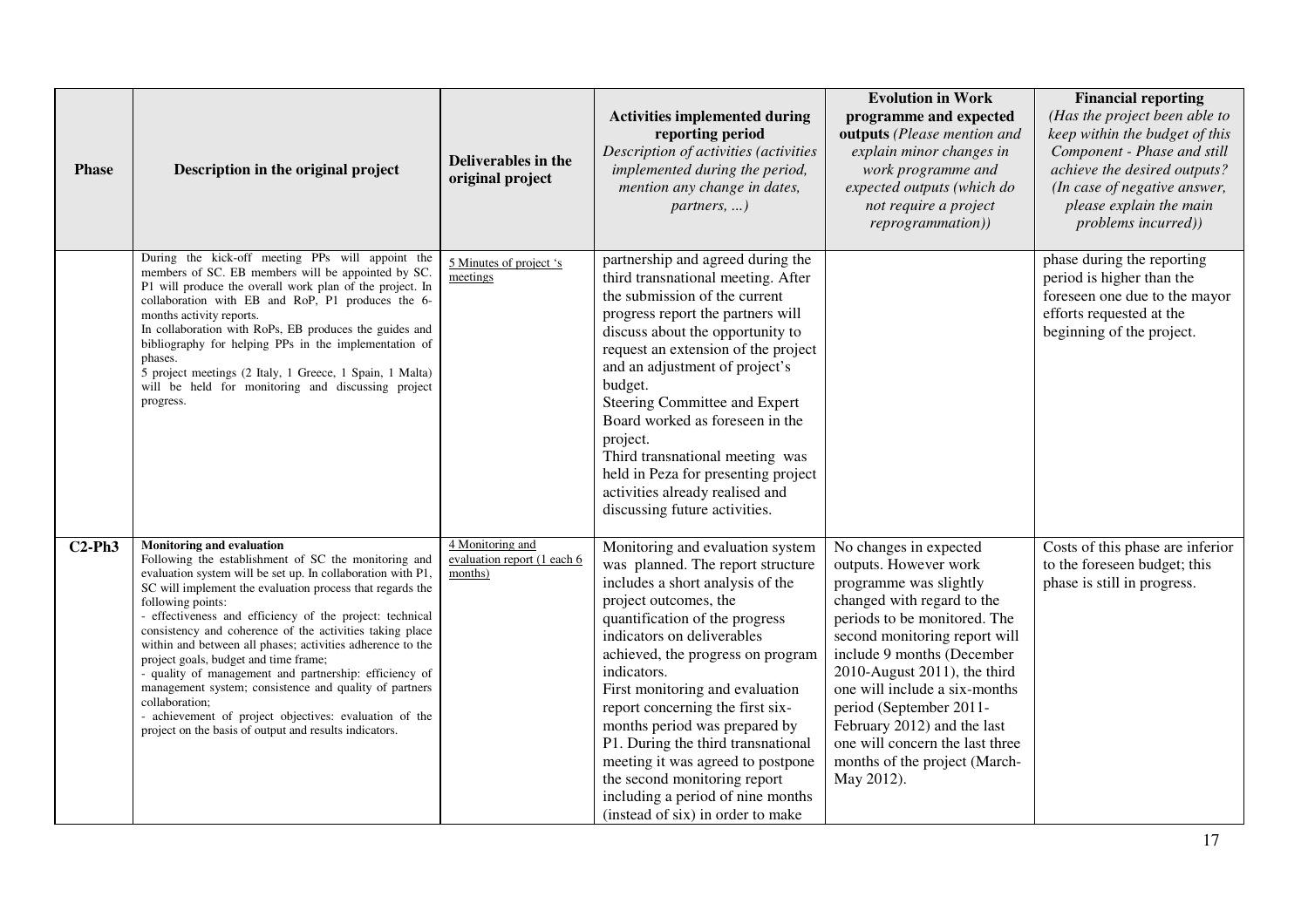| <b>Phase</b>                                                                                                                                                                                                                                                                                                                                                                                                                                                                                                                                                                                                                                                                                                                          | Description in the original project                                                                                                                                                                                                                                                                                                                                                                                                                                                                                                                                                                                                                                                                                                                                                                                                                                                               | Deliverables in the<br>original project                                                                                                                                                                                                                                                                                               | <b>Activities implemented during</b><br>reporting period<br>Description of activities (activities<br>implemented during the period,<br>mention any change in dates,<br>$partners, \ldots)$                                                                                                                                                                                                                                                                                                                                                    | <b>Evolution in Work</b><br>programme and expected<br>outputs (Please mention and<br>explain minor changes in<br>work programme and<br>expected outputs (which do<br>not require a project<br>reprogrammation)) | <b>Financial reporting</b><br>(Has the project been able to<br>keep within the budget of this<br>Component - Phase and still<br>achieve the desired outputs?<br>(In case of negative answer,<br>please explain the main<br>problems incurred)) |  |  |
|---------------------------------------------------------------------------------------------------------------------------------------------------------------------------------------------------------------------------------------------------------------------------------------------------------------------------------------------------------------------------------------------------------------------------------------------------------------------------------------------------------------------------------------------------------------------------------------------------------------------------------------------------------------------------------------------------------------------------------------|---------------------------------------------------------------------------------------------------------------------------------------------------------------------------------------------------------------------------------------------------------------------------------------------------------------------------------------------------------------------------------------------------------------------------------------------------------------------------------------------------------------------------------------------------------------------------------------------------------------------------------------------------------------------------------------------------------------------------------------------------------------------------------------------------------------------------------------------------------------------------------------------------|---------------------------------------------------------------------------------------------------------------------------------------------------------------------------------------------------------------------------------------------------------------------------------------------------------------------------------------|-----------------------------------------------------------------------------------------------------------------------------------------------------------------------------------------------------------------------------------------------------------------------------------------------------------------------------------------------------------------------------------------------------------------------------------------------------------------------------------------------------------------------------------------------|-----------------------------------------------------------------------------------------------------------------------------------------------------------------------------------------------------------------|------------------------------------------------------------------------------------------------------------------------------------------------------------------------------------------------------------------------------------------------|--|--|
|                                                                                                                                                                                                                                                                                                                                                                                                                                                                                                                                                                                                                                                                                                                                       |                                                                                                                                                                                                                                                                                                                                                                                                                                                                                                                                                                                                                                                                                                                                                                                                                                                                                                   |                                                                                                                                                                                                                                                                                                                                       | the deadlines coincide with the<br>ones of the progress reports.                                                                                                                                                                                                                                                                                                                                                                                                                                                                              |                                                                                                                                                                                                                 |                                                                                                                                                                                                                                                |  |  |
| TERRITORIES AND INSTITUTIONS - DIAGNOSIS AND EX ANTE EVALUATION (C3) : Integrated analysis and evaluation of economic, social and environmental<br>sustainability dimensions and of institutional framework.<br>Diagnosis of environmental, social and economic local systems through the development of appropriate set of indicators and gis applications for identifying trends and conditions. analysis<br>of institutional structures of local authorities for pointing out the interdependences of different institutional levels, the competences of the last and their capacity to support/manage growth<br>and innovation. swot analysis for defining those factors that could encourage or impede the development policies. |                                                                                                                                                                                                                                                                                                                                                                                                                                                                                                                                                                                                                                                                                                                                                                                                                                                                                                   |                                                                                                                                                                                                                                                                                                                                       |                                                                                                                                                                                                                                                                                                                                                                                                                                                                                                                                               |                                                                                                                                                                                                                 |                                                                                                                                                                                                                                                |  |  |
| $C3-Ph1$                                                                                                                                                                                                                                                                                                                                                                                                                                                                                                                                                                                                                                                                                                                              | Integrated territorial analysis in relation to the 3<br>sustainability dimensions<br>Following the proposal of the RoP an Audit process will<br>be activated for the definition of the criticalities of the<br>local contexts:<br>- data gathering and diagnosis of the involved rural areas<br>through the development of appropriate set of indicators<br>for identifying trends and conditions.<br>- GIS applications will be used and immediately available<br>for the Local Administrations.<br>Framework Document will be an orientation tool and<br>shall:<br>-show, synthetically and in an integrated way, the<br>problems of environmental and socioeconomic<br>sustainability of local systems;<br>-show a set of key indicators according to the territorial<br>specificities;<br>-develop the subjects according to regional and global<br>dimensions.<br>- Identity characteristics | 4 Framework Documents<br>of the criticalities of local<br>territorial contexts.<br>These will be easily<br>understandable as they will<br>be published to increase<br>the citizen's knowledge of<br>territorial contexts and the<br>awareness of services<br>quality and potentials of<br>their own resources and<br>identity values. | According to the guidelines, the<br>structure for the Framework<br>Document and the methodology<br>prepared by P1, partners collected<br>the necessary data in order also to<br>calculate the values of the<br>proposed set of indicators. A final<br>draft of territorial diagnosis report<br>was prepared by each region and<br>presented during the third<br>transnational meeting. Some<br>changes/improvements were<br>agreed during the third meeting<br>among the partners and the final<br>reports will be produced in short<br>time. | Phase will be ended with<br>further delay compared to the<br>original work plan: territorial<br>framework documents will be<br>ready at the end of September<br>2011.<br>No changes in expected<br>outputs.     | Costs of this phase are inferior<br>to the foreseen budget; even if<br>this phase is almost completed<br>not all costs occurred for the<br>implementation of the<br>activities have been reported<br>yet.                                      |  |  |
| $C3-Ph2$                                                                                                                                                                                                                                                                                                                                                                                                                                                                                                                                                                                                                                                                                                                              | <b>Analysis of institutional framework</b><br>The priority objective will be to analyse the governance<br>systems of the Local Authorities (LA) pointing out the<br>interdependences of different institutional levels and the<br>criticalities (competences, efficacy and efficiency) of the<br>LA and their capacity to support growth and innovation.<br>The results will evaluate the LA ability to develop policies<br>and programs, aimed at the sustainability of the Local<br>Development, that have to be able to increase the                                                                                                                                                                                                                                                                                                                                                           | 4 Reports on the<br>institutional framework<br>These reports consist of a<br>Key Indicators Set of<br>Local Authorities (LA)<br>efficiency and efficacy, of<br>an interdependences<br>analysis and of a "LA<br>Conceptual map".                                                                                                       | According to the "Guidelines for<br>carrying out the analysis of<br>institutional framework" prepared<br>by P6 and LP, partners presented<br>their first results during the third<br>transnational meeting. The final<br>version of institutional reports                                                                                                                                                                                                                                                                                     | Phase will be ended in delay<br>compared to the original work<br>plan: reports on the<br>institutional framework will<br>be ready at the end of October<br>2011.<br>No changes in expected                      | Costs of this phase are inferior<br>to the foreseen budget; even if<br>this phase is almost completed<br>not all costs occurred for the<br>implementation of the<br>activities have been reported<br>yet.                                      |  |  |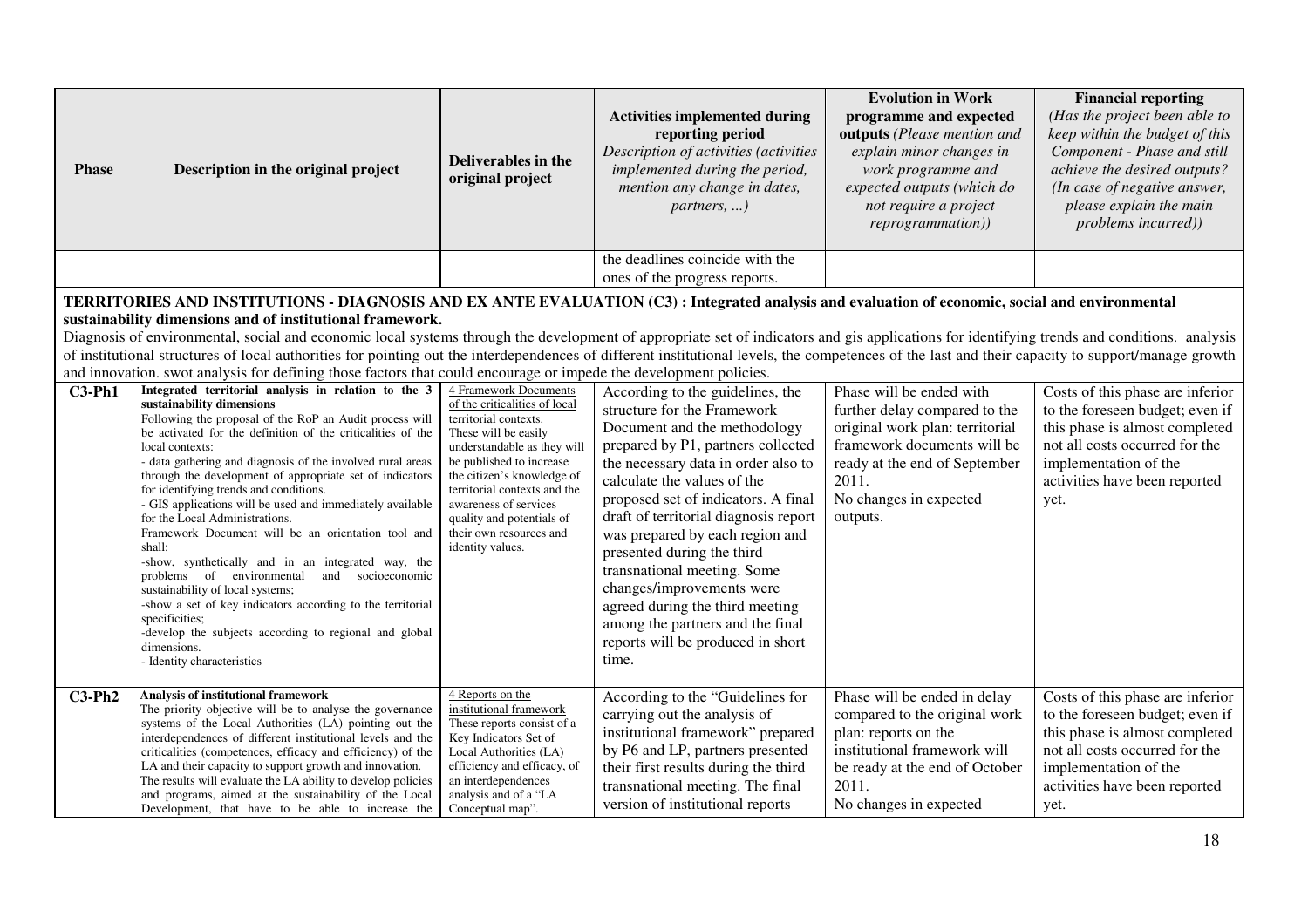| Phase    | Description in the original project                                                                                                                                                                                                                                                                                                                                                                                                                                                                                                                                                                                                                                                                                                                                                                                                       | Deliverables in the<br>original project                                                                                                                                                                                                                                       | <b>Activities implemented during</b><br>reporting period<br>Description of activities (activities<br>implemented during the period,<br>mention any change in dates,<br>partners, )                                                                                                                                                            | <b>Evolution in Work</b><br>programme and expected<br>outputs (Please mention and<br>explain minor changes in<br>work programme and<br>expected outputs (which do<br>not require a project<br>reprogrammation)) | <b>Financial reporting</b><br>(Has the project been able to<br>keep within the budget of this<br>Component - Phase and still<br>achieve the desired outputs?<br>(In case of negative answer,<br>please explain the main<br>problems incurred)) |
|----------|-------------------------------------------------------------------------------------------------------------------------------------------------------------------------------------------------------------------------------------------------------------------------------------------------------------------------------------------------------------------------------------------------------------------------------------------------------------------------------------------------------------------------------------------------------------------------------------------------------------------------------------------------------------------------------------------------------------------------------------------------------------------------------------------------------------------------------------------|-------------------------------------------------------------------------------------------------------------------------------------------------------------------------------------------------------------------------------------------------------------------------------|-----------------------------------------------------------------------------------------------------------------------------------------------------------------------------------------------------------------------------------------------------------------------------------------------------------------------------------------------|-----------------------------------------------------------------------------------------------------------------------------------------------------------------------------------------------------------------|------------------------------------------------------------------------------------------------------------------------------------------------------------------------------------------------------------------------------------------------|
|          | territories competitiveness and attractivity coherently with<br>the EU, national and regional programmes.<br>The results will complete the Framework Document with<br>an analysis of the local governance levels and will be<br>spread in order to increase the citizen's and LA'<br>awareness.                                                                                                                                                                                                                                                                                                                                                                                                                                                                                                                                           | These reports will be put<br>into the Framework<br>Document.                                                                                                                                                                                                                  | will be ready at the end of<br>October.                                                                                                                                                                                                                                                                                                       | outputs.                                                                                                                                                                                                        |                                                                                                                                                                                                                                                |
| $C3-Ph3$ | <b>SWOT Analysis</b><br>The Ps, considering the results of the Framework<br>Document, will develop an auto-evaluation activity of<br>their contexts through a "SWOT" methodology, aimed at<br>singling out the factors encouraging or impeding the<br>implementation of integrated development strategies.<br>This phase, which schedules occasions of comparison<br>about the different institutional assets and specific issues,<br>will allow each local reality to compare the results and the<br>goals achieved in the 4 studied areas.<br>The final report (Diagnostic Report, DR) will compare the<br>territories' quality and the different governance systems.<br>It will be drawn up on the basis of common criteria<br>indicated by the Experts Board. The DR will be the<br>reference document for the participation process. | 1 Diagnostic Report<br>This Report concerns<br>problems and barriers,<br>opportunities and assets<br>regarding quality and<br>availability of local<br>resources, territorial<br>competitiveness and<br>attractivity, training and<br>competences of human<br>resources.      | Partner in charge (P4) prepared<br>the main guidelines to be used<br>during the SWOT analysis and<br>presented them to the partners<br>during the meeting in Crete. This<br>phase will be completed before<br>the end of November 2011.                                                                                                       | Phase will start in delay<br>compared to the original work<br>plan: diagnostic report will be<br>ready at the end of November<br>2011.<br>No changes in expected<br>outputs.                                    | Costs of this phase are inferior<br>to the foreseen budget as this<br>phase is still in progress.                                                                                                                                              |
|          | PARTECIPATION COMPONENT: STRATEGIC COMMON VISION (C4). Community consultation and participation process, review of success cases, common vision.                                                                                                                                                                                                                                                                                                                                                                                                                                                                                                                                                                                                                                                                                          |                                                                                                                                                                                                                                                                               |                                                                                                                                                                                                                                                                                                                                               |                                                                                                                                                                                                                 |                                                                                                                                                                                                                                                |
|          | Establishment of community involvement process: Forum divided into Plenums and Thematic Focus Groups. Identification of priority intervention sectors and targets. Selection of the                                                                                                                                                                                                                                                                                                                                                                                                                                                                                                                                                                                                                                                       |                                                                                                                                                                                                                                                                               |                                                                                                                                                                                                                                                                                                                                               |                                                                                                                                                                                                                 |                                                                                                                                                                                                                                                |
|          | success cases on sustainable local development policies and evaluation of success/failure factors through performance and benchmarking indicators. Trans-national comparison and                                                                                                                                                                                                                                                                                                                                                                                                                                                                                                                                                                                                                                                          |                                                                                                                                                                                                                                                                               |                                                                                                                                                                                                                                                                                                                                               |                                                                                                                                                                                                                 |                                                                                                                                                                                                                                                |
|          | evaluation of problems and solutions perceived/proposed by the local actors. Construction of a Strategic Common Vision (EASW methodology).                                                                                                                                                                                                                                                                                                                                                                                                                                                                                                                                                                                                                                                                                                |                                                                                                                                                                                                                                                                               |                                                                                                                                                                                                                                                                                                                                               |                                                                                                                                                                                                                 |                                                                                                                                                                                                                                                |
| $C4-Ph1$ | <b>Establishment of community participation process</b><br>In each local reality a participation process (Forum) will<br>be started, structured according to methodologies<br>indicated by the Experts Board. Forum will be aimed at<br>informing and involving local communities in the project.<br>During the start-up phase, the selection criteria of the<br>stakeholders, the consultation and participation rules and<br>procedures will be established. The meetings will be<br>divided into Plenums and Thematic Focus Groups and<br>managed according to consolidated facilitation<br>techniques. Stakeholders of other local communities will<br>be invited to participate as observers.<br>The subjects discussed and agreed in the Forums will                                                                                | Review of participation<br>methods<br>A synthetic description of<br>most common participation<br>methods and tools.<br>4 Forums regulation<br>Rule and procedures for an<br>efficient implementation of<br>Forum activities.<br>24 Minutes of Forum<br>meetings and workshops | The final draft lines to be<br>followed for the establishment of<br>the local participation processes<br>and above all for the organization<br>of the forums were presented to<br>the partnership by the partner in<br>charge $(P2)$ during the<br>transnational meeting in Crete.<br>The forums will start in<br>November 2011. However some | Work program and expected<br>outputs are the same foreseen<br>in the application form.                                                                                                                          | Costs of this phase are inferior<br>to the foreseen budget as this<br>phase is still in progress.                                                                                                                                              |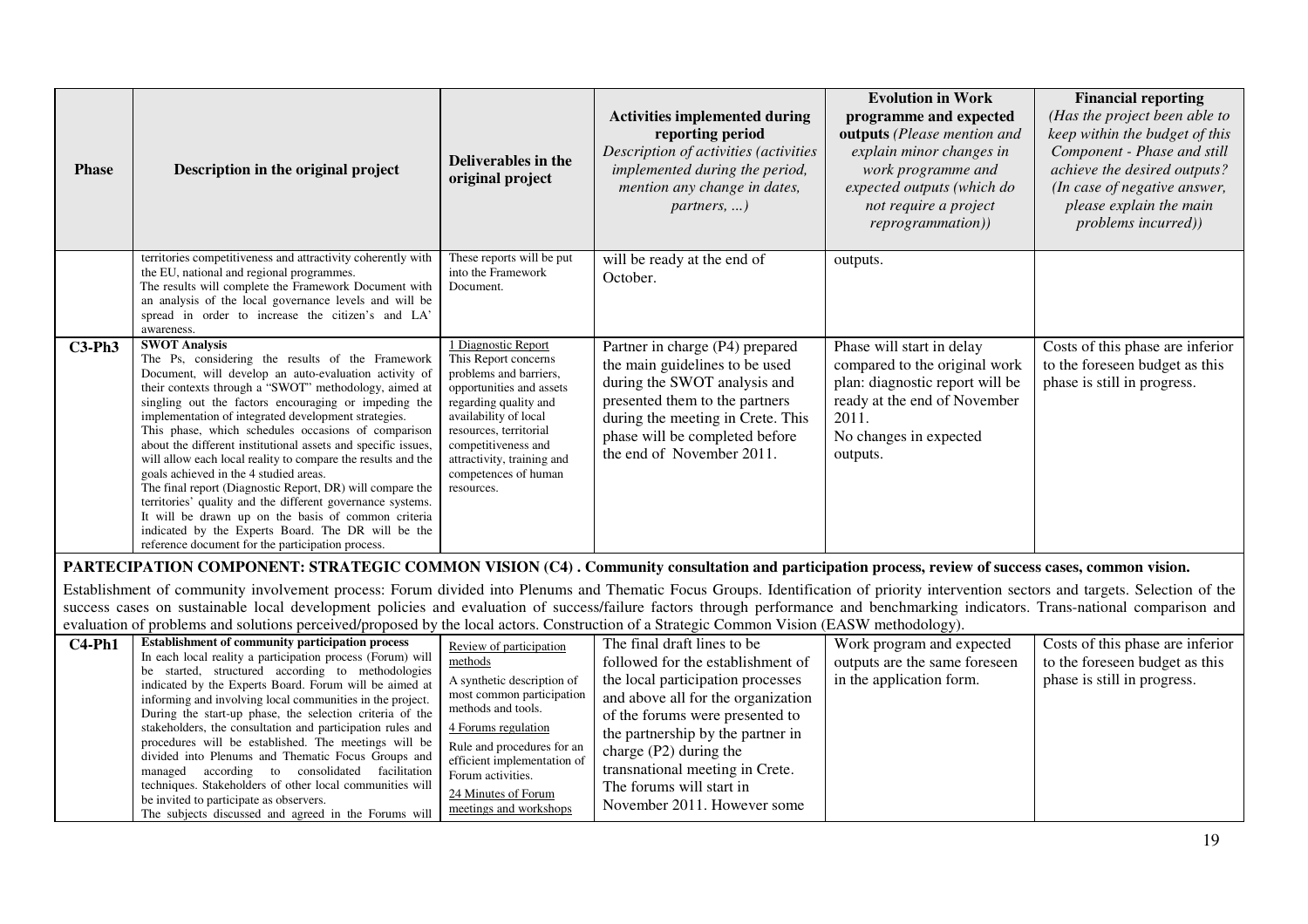| <b>Phase</b> | Description in the original project                                                                                                                                                                                                                                                                                                                                                                                                                                                                                                                                                                                                                                                                                                                                    | Deliverables in the<br>original project                                                                                                                                                                                                                                                                                      | <b>Activities implemented during</b><br>reporting period<br>Description of activities (activities<br>implemented during the period,<br>mention any change in dates,<br>partners, )                                                                                                                                                                                                                                                                                                                                                                     | <b>Evolution in Work</b><br>programme and expected<br>outputs (Please mention and<br>explain minor changes in<br>work programme and<br>expected outputs (which do<br>not require a project<br>reprogrammation))                                                                            | <b>Financial reporting</b><br>(Has the project been able to<br>keep within the budget of this<br>Component - Phase and still<br>achieve the desired outputs?<br>(In case of negative answer,<br>please explain the main<br>problems incurred)) |
|--------------|------------------------------------------------------------------------------------------------------------------------------------------------------------------------------------------------------------------------------------------------------------------------------------------------------------------------------------------------------------------------------------------------------------------------------------------------------------------------------------------------------------------------------------------------------------------------------------------------------------------------------------------------------------------------------------------------------------------------------------------------------------------------|------------------------------------------------------------------------------------------------------------------------------------------------------------------------------------------------------------------------------------------------------------------------------------------------------------------------------|--------------------------------------------------------------------------------------------------------------------------------------------------------------------------------------------------------------------------------------------------------------------------------------------------------------------------------------------------------------------------------------------------------------------------------------------------------------------------------------------------------------------------------------------------------|--------------------------------------------------------------------------------------------------------------------------------------------------------------------------------------------------------------------------------------------------------------------------------------------|------------------------------------------------------------------------------------------------------------------------------------------------------------------------------------------------------------------------------------------------|
| $C4-Ph2$     | orient the choices, which will have to be shared by all the<br>territory institutional actors.<br>Selection and analysis of the Success Cases: evaluation<br>of success/failure elements<br>In this phase, the Forums activities will be addressed<br>towards the analysis of experiences in similar rural<br>contexts in Mediterranean area, which have been able to<br>bring forward integrated and sustainable local<br>development. Success cases will be proposed by EB.<br>The comparison of the paths and results got, will allow to<br>pick out strategies, tools and actions which have<br>determined the success of these experiences.<br>The difficulties faced and the solutions adopted can<br>represent concrete examples to refer to in order to orient | These will include list of<br>participants, issues<br>discussed, results agreed in<br>each meeting of Local<br>Forums.<br>1 Report on Success Cases<br>Synthesis of performances<br>and goals achieved in the<br>reference local realities.<br>Comparative experiences<br>analysis. Set of results<br>evaluation indicators. | first contacts and preparatory<br>meetings were realized in order to<br>start to inform local communities<br>about the project. Further<br>activities will be implemented<br>during the next reporting period.<br>Expert Board, in close<br>cooperation with partners,<br>gathered and examined interesting<br>case studies, all focusing on<br>experiences of local authorities<br>and institutions with special<br>emphasis on governance<br>experiences. They were presented<br>and discussed during the third<br>transnational meeting and will be | Case studies were already<br>selected and partly described<br>on paper. Short delay in<br>producing the final foreseen<br>report which will be ready at<br>the end of October 2011.<br>No changes in expected<br>outputs.                                                                  | Costs of this phase are inferior<br>to the foreseen budget; even if<br>this phase is almost completed<br>not all costs occurred for the<br>implementation of the<br>activities have been reported<br>yet.                                      |
|              | the choices of the Forum.<br>The Report of this phase will give the necessary reference<br>values to develop an associated monitoring indicators<br>system of the goals and improvements achieved by local<br>communities.<br>Construction of a Transnational Strategic Common                                                                                                                                                                                                                                                                                                                                                                                                                                                                                         | 4 Reports on local EASWs                                                                                                                                                                                                                                                                                                     | presented to local stakeholders<br>during the forums.                                                                                                                                                                                                                                                                                                                                                                                                                                                                                                  |                                                                                                                                                                                                                                                                                            |                                                                                                                                                                                                                                                |
| $C4-Ph3$     | <b>Vision (TSCV)</b><br>The aim of this phase is to create an integrated Common<br>Vision for sustainable development through sharing and<br>increasing awareness in local actors. They will be<br>stimulated in participating to identifying and planning<br>concrete solutions to the existing problems. According to<br>EASW <sup>®</sup> (European<br>Scenario<br>Awareness<br>Workshop)methodology, Forums based<br>on the<br>deliverables worked out in<br>C <sub>3</sub><br>(Framework)<br>Document, Diagnostic Report) will define 2 alternative<br>visions of the future: negative (nothing changes) and<br>positive (things change improving). In each area 1<br>workshop is scheduled.<br>Following taking into account the Review of Success               | These will include list of<br>participants, common<br>negative and positive<br>visions, shared ideas and<br>projects defined in each<br>Local EASW.                                                                                                                                                                          | Partner in charge (P3) discussed<br>the main guidelines to be used<br>during the EASW with P1 and<br>Expert Board during the meeting<br>in Crete. It was agreed this phase<br>should be developed at the same<br>time of the participation process.<br>Final version of the guidelines to<br>be followed by partners will be<br>prepared by P3 for the end of<br>September 2001, then the<br>construction of a strategic                                                                                                                               | Compared to the application<br>form the phase was extended<br>due to slight change in<br>methodology. It will be<br>developed together with<br>participation process and then<br>end with the end of the project<br>itself. However there will be<br>no change in the expected<br>outputs. | Costs of this phase are inferior<br>to the foreseen budget as this<br>phase is still in progress.                                                                                                                                              |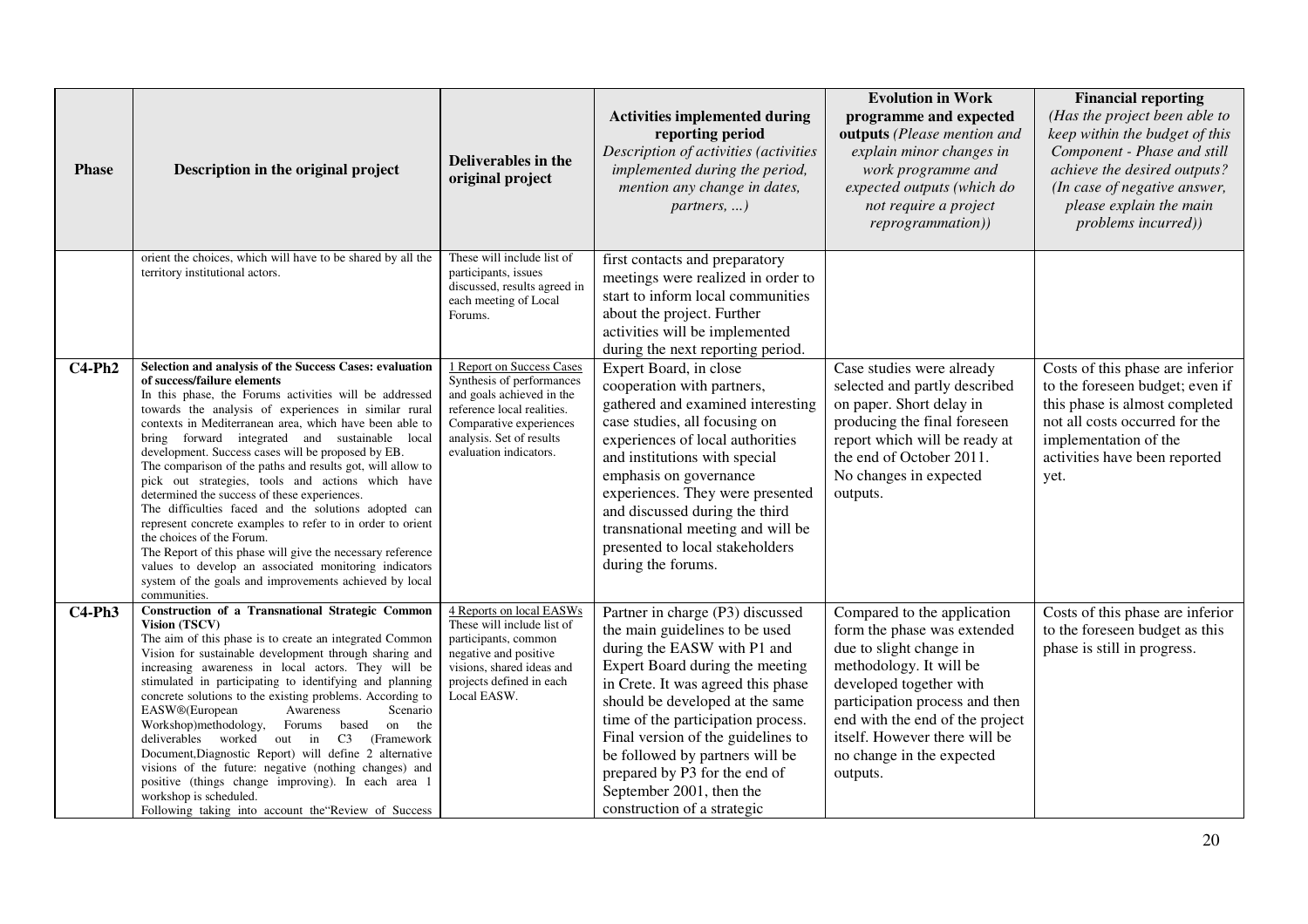| <b>Phase</b> | Description in the original project                                                                                                                                                                                                                                                                                                                                                                                                                                                                                                                                                                                                                                                                                                                                                                                                                                                                                           | <b>Deliverables in the</b><br>original project                                                                                                                                                                                                                                                                          | <b>Activities implemented during</b><br>reporting period<br>Description of activities (activities<br>implemented during the period,<br>mention any change in dates,<br>$partners, \ldots)$ | <b>Evolution in Work</b><br>programme and expected<br>outputs (Please mention and<br>explain minor changes in<br>work programme and<br>expected outputs (which do<br>not require a project<br>reprogrammation)) | <b>Financial reporting</b><br>(Has the project been able to<br>keep within the budget of this<br>Component - Phase and still<br>achieve the desired outputs?<br>(In case of negative answer,<br>please explain the main<br>problems incurred)) |
|--------------|-------------------------------------------------------------------------------------------------------------------------------------------------------------------------------------------------------------------------------------------------------------------------------------------------------------------------------------------------------------------------------------------------------------------------------------------------------------------------------------------------------------------------------------------------------------------------------------------------------------------------------------------------------------------------------------------------------------------------------------------------------------------------------------------------------------------------------------------------------------------------------------------------------------------------------|-------------------------------------------------------------------------------------------------------------------------------------------------------------------------------------------------------------------------------------------------------------------------------------------------------------------------|--------------------------------------------------------------------------------------------------------------------------------------------------------------------------------------------|-----------------------------------------------------------------------------------------------------------------------------------------------------------------------------------------------------------------|------------------------------------------------------------------------------------------------------------------------------------------------------------------------------------------------------------------------------------------------|
|              | Cases"they will suggest ideas and projects which can<br>support the above established common and convergent<br>positive vision.                                                                                                                                                                                                                                                                                                                                                                                                                                                                                                                                                                                                                                                                                                                                                                                               |                                                                                                                                                                                                                                                                                                                         | common vision will start together<br>with the forums.                                                                                                                                      |                                                                                                                                                                                                                 |                                                                                                                                                                                                                                                |
|              | STRATEGIC PLANNING IN MED RURAL AREAS (C5): Definition of the Transnational Local Development Methodology (Transnational Action Plan) and the Local Pilot<br><b>Operative Plans (pilot projects)</b>                                                                                                                                                                                                                                                                                                                                                                                                                                                                                                                                                                                                                                                                                                                          |                                                                                                                                                                                                                                                                                                                         |                                                                                                                                                                                            |                                                                                                                                                                                                                 |                                                                                                                                                                                                                                                |
|              | For each rural area involved in the project a Pilot Strategic Plan will be drawn up. This will contain the key actions oriented toward innovation and sustainability of local system, for<br>increasing its competitiveness. Start-up, implementation and monitoring of 1 key action in each rural area involved in the project. Comparative evaluation of the 4 local planning process<br>and definition of Strategic Plan pattern. Production of an operative handbook on Strategic Planning for LAs in MED rural area.                                                                                                                                                                                                                                                                                                                                                                                                     |                                                                                                                                                                                                                                                                                                                         |                                                                                                                                                                                            |                                                                                                                                                                                                                 |                                                                                                                                                                                                                                                |
| $C5-Ph1$     | Definition of the Local Pilot Operative Plans (LPOPs)<br>for the integrated development of rural areas<br>Ps, coherently with the common vision identified in the<br>local forums, will test the methodology defined in the<br>previous phase (TLDM), through the drawing of Local<br>Pilot Operative Plans (pilot projects) for the development<br>oriented to sustanaibility.<br>The LPOPs, structured as a circular process, shall:<br>-specify the key approaches to be adopted to develop an<br>integrated planning<br>-identify challenges and priorities to be enacted, to<br>increase competitiveness and improve the attractivity<br>potential of local systems<br>-define financial resources needed<br>-single out specific competences<br>-attribute responsibilities for LPOP management and<br>processes carrying out<br>-define Target and Key Interventions<br>-identify monitoring and evaluation indicators | 4 Local Pilot Operative<br>Plans (LPOPs)<br>Report on LPOP will be<br>structured as a Local<br>Action Plan and will be<br>organized for:<br>-Sustainability Objectives<br>-Intervention sectors/fields<br>-Strategic Lines<br>-Targets<br>-Projects and actions<br>-Timing & Costs<br>-Actors<br>-Monitoring indicators | No activity implemented during<br>the reporting period. The phase<br>will start in November 2011.                                                                                          | Short delay in starting the<br>phase due to the delay in the<br>previous component.<br>No changes in expected<br>outputs.                                                                                       | No cost is actually reported in<br>this phase.                                                                                                                                                                                                 |
| $C5-Ph2$     | Definition of the Transnational Local Development<br><b>Methodology (TLDM)</b><br>The Experts Board, taking into account the TSCV and<br>through a comparative evaluation of the results included<br>in the LPOPs, will define the framework of the TLDM for<br>the definition of an "Integrated Strategic Plan for the<br>sustainable development in Mediterranean rural areas"<br>The results of this phase will be included in the<br>Guidelines that will be structured as an operative<br>handbook. This will indicate an innovative Transnational<br>Tool to define and manage local development integrated                                                                                                                                                                                                                                                                                                             | 1 Guidelines for the<br>drawing up of an<br>"Integrated Strategic Plan<br>for the sustainable<br>development in<br>Mediterranean rural areas"<br>The guidelines will single<br>out:<br>-Environmental and<br>Governance Audit methods<br>-Auto-evaluation methods                                                       | No activity implemented during<br>the reporting period. The phase<br>will start in January 2012.                                                                                           | Work program and expected<br>outputs are the same foreseen<br>in the application form.                                                                                                                          | No cost is actually reported in<br>this phase.                                                                                                                                                                                                 |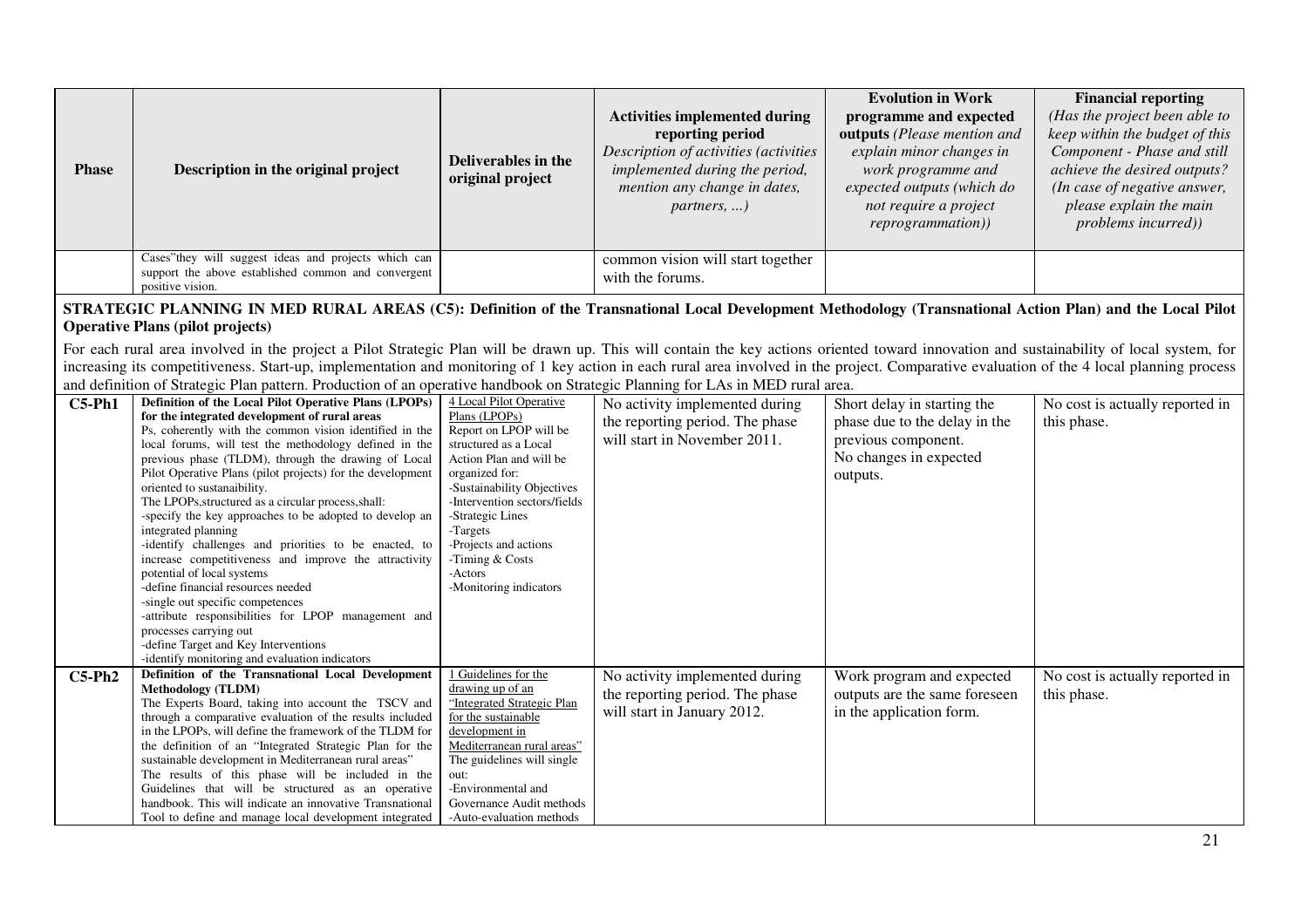| <b>Phase</b> | Description in the original project                                                                                                                                                                                                                                                                                                                                                                                                                                                                                                                                                                                                                                                                                                                                                                                                                                          | Deliverables in the<br>original project                                                                                                                                                                                                                                                                                   | <b>Activities implemented during</b><br>reporting period<br>Description of activities (activities<br>implemented during the period,<br>mention any change in dates,<br>$partners, \ldots)$ | <b>Evolution in Work</b><br>programme and expected<br>outputs (Please mention and<br>explain minor changes in<br>work programme and<br>expected outputs (which do<br>not require a project<br>reprogrammation)) | <b>Financial reporting</b><br>(Has the project been able to<br>keep within the budget of this<br>Component - Phase and still<br>achieve the desired outputs?<br>(In case of negative answer,<br>please explain the main<br><i>problems incurred))</i> |
|--------------|------------------------------------------------------------------------------------------------------------------------------------------------------------------------------------------------------------------------------------------------------------------------------------------------------------------------------------------------------------------------------------------------------------------------------------------------------------------------------------------------------------------------------------------------------------------------------------------------------------------------------------------------------------------------------------------------------------------------------------------------------------------------------------------------------------------------------------------------------------------------------|---------------------------------------------------------------------------------------------------------------------------------------------------------------------------------------------------------------------------------------------------------------------------------------------------------------------------|--------------------------------------------------------------------------------------------------------------------------------------------------------------------------------------------|-----------------------------------------------------------------------------------------------------------------------------------------------------------------------------------------------------------------|-------------------------------------------------------------------------------------------------------------------------------------------------------------------------------------------------------------------------------------------------------|
|              | Plans based on sustainability criteria.<br>TLDM will strengthen MED rural areas cohesion and<br>improve local governance through the definition of a<br>suitable territorial asset for development strategies (as<br>foreseen by Green Paper on Territorial Cohesion.                                                                                                                                                                                                                                                                                                                                                                                                                                                                                                                                                                                                        | -Participated Process<br>Models<br>-Guide for drawing-up of<br><b>Local Operative Plans</b><br>-Efficiency and Coherence<br>Monitoring Indicators of<br><b>Strategic Plans</b>                                                                                                                                            |                                                                                                                                                                                            |                                                                                                                                                                                                                 |                                                                                                                                                                                                                                                       |
| $C5-Ph3$     | <b>Identification of Key Interventions (KI)</b><br>In each territorial context the partners will develop a Key<br>Intervention (KI), singled out by the Experts Board,<br>among the ones considered of priority and common in the<br>4 LPOPs.<br>KI will:<br>-be intersectorial<br>-aim at the social economic development of the rural<br>areas<br>-have to be shared and involve different levels of<br>decisional power<br>The KI will be a useful resource for all the partners and<br>will become an example of "good practice" (e.g. Quality<br>Trademark of Tourist Structures, Desk-office for the<br>enterprises, Coordinative Office for territorial planning).<br>Within each KI the partners will define technical<br>solutions, procedure and administrative modalities,<br>human resources and technical competences needed for<br>realizing the intervention. | 4 Final Report for each<br>Key Intervention<br>It will describe the reasons<br>of the choice of the Key<br>Interventions according to<br>the priorities singled out in<br>the LPOPs and will define:<br>-Priorities actions<br>-Human resources<br>-Technical abilities<br>-Financial resources<br>-Monitoring indicators | No activity implemented during<br>the reporting period. The phase<br>will start in January 2012.                                                                                           | Work program and expected<br>outputs are the same foreseen<br>in the application form.                                                                                                                          | No cost is actually reported in<br>this phase.                                                                                                                                                                                                        |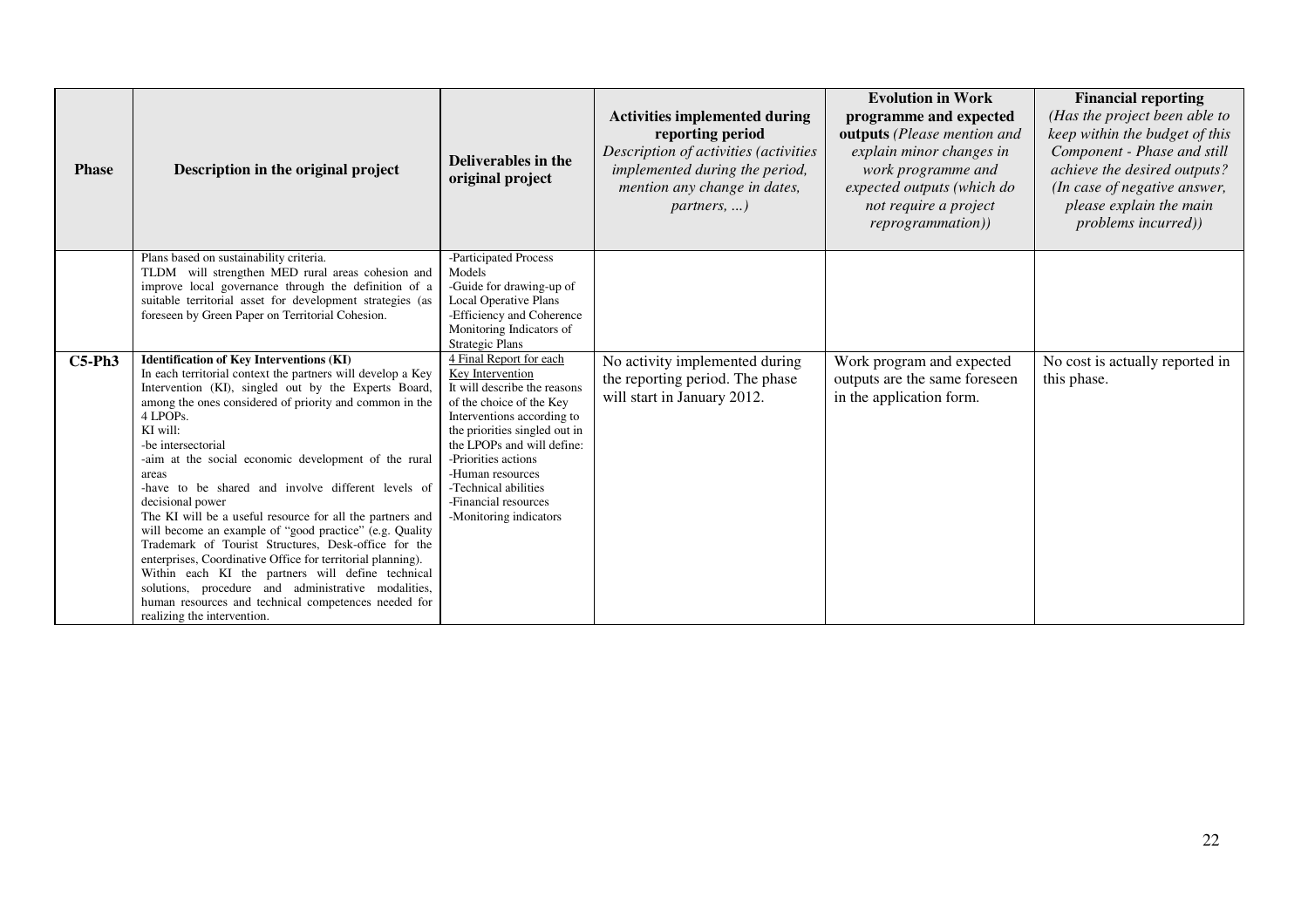#### **7.2 Progress on deliverables achieved**

The project, up to now, produced the following deliverables:

#### PREPARATION COMPONENT (C0): Preparation of Pre-Application and Application Forms.

- 7 Letter of intents
- 1 Pre-Application Form1 Partnership Agreement
- 7 Commitment Letters
- 1 Application Form

COMMUNICATION COMPONENT (C1): Design of communication plan. Website. Promotion campaigns towards targeted audience and general public. Conferences, workshops and training.

- 1 Communication plan
- 1 Project's logo
- 1 Project's website
- 3 Press conferences
- 1 Article on newspaper
- 4 Project presentation leafleats in double language

MANAGEMENT COMPONENT (C2): Administrative, Financial and Technical Management of the project. Monitoring and Evaluation of the project.

- 1 Subsidy Contract
- 1 Start-up report
- 2 Progress reports
- 1 Overall Work plan
- 3 Minutes of project 's meeting
- 2 Monitoring and evaluation reports

TERRITORIES AND INSTITUTIONS - DIAGNOSIS AND EX ANTE EVALUATION (C3) : Integrated analysis and evaluation of economic, social and environmental sustainability dimensions and of institutional framework.

- 4 Framework Documents of the criticalities of local territorial contexts (draft)
- 4 Reports on the institutional framework (draft)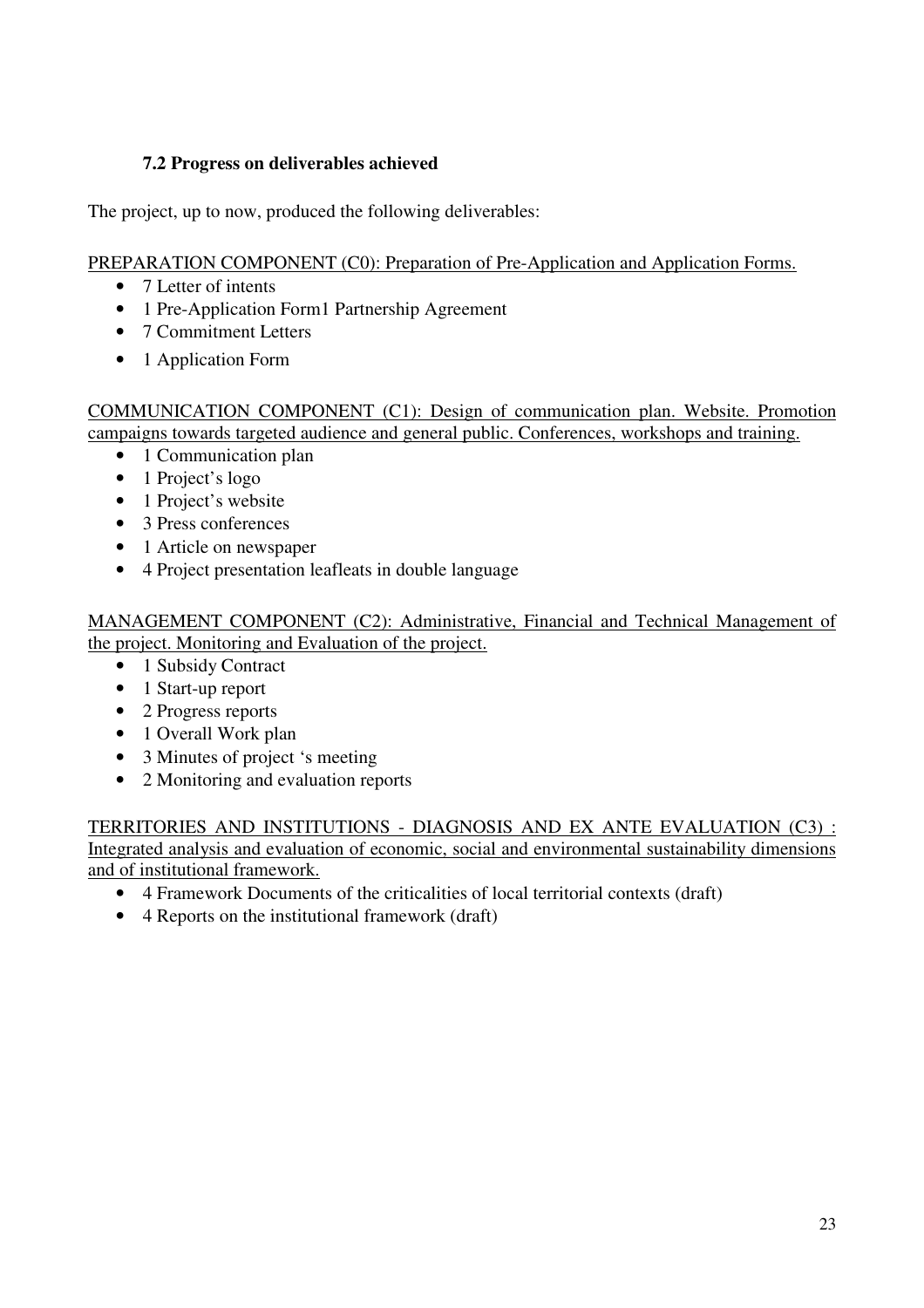#### **7.3 Progress on program indicators**

| Indicator                                                                                                                                   |              | Foreseen       | <b>Achieved</b><br>(cumul) | Unit                                                         |  |  |
|---------------------------------------------------------------------------------------------------------------------------------------------|--------------|----------------|----------------------------|--------------------------------------------------------------|--|--|
| <b>Common indicators for all priorities</b>                                                                                                 |              |                |                            |                                                              |  |  |
| Local and regional authorities involved in<br>experimental activities (pilot activities)                                                    | Quantitative | 25             | $\boldsymbol{0}$           | Involved structures                                          |  |  |
| Other public and semi-public bodies<br>involved in experimental activities (pilot<br>activities)                                            | Quantitative | 40             | $\theta$                   | Involved structures                                          |  |  |
| Private sector structures and networks<br>involved in experimental activities (pilot<br>activities)                                         | Quantitative | 40             | $\boldsymbol{0}$           | Involved structures                                          |  |  |
| Third sector organisms involved in<br>experimental activities (pilot activities)                                                            | Quantitative | 30             | $\theta$                   | Involved structures                                          |  |  |
| Number of communication tools developed<br>from the following list: brochures, DVD,<br>Cd Rom, video, guides, etc. (indicate the<br>number) | Quantitative | $\overline{4}$ | $\overline{c}$             | Communication tools                                          |  |  |
| European institutions towards which<br>communication tools will be disseminated                                                             | Quantitative | 4              | $\theta$                   | Target structures for<br>communication tool<br>dissemination |  |  |
| State Administrations towards which<br>communication tools will be disseminated                                                             | Quantitative | 4              | $\boldsymbol{0}$           | Target structures for<br>communication tool<br>dissemination |  |  |
| Local and Regional Authorities towards<br>which communication tools will be<br>disseminated                                                 | Quantitative | 120            | 20                         | Target structures for<br>communication tool<br>dissemination |  |  |
| Other public and semi-public bodies<br>towards which communication tools will<br>be disseminated                                            | Quantitative | 100            | 20                         | Target structures for<br>communication tool<br>dissemination |  |  |
| Private sector towards which<br>communication tools will be disseminated                                                                    | Quantitative | 100            | 15                         | Target structures for<br>communication tool<br>dissemination |  |  |
| Specific partners towards which<br>communication tools will be disseminated                                                                 | Quantitative | 4              | $\overline{4}$             | Target structures for<br>communication tool<br>dissemination |  |  |
| Number of websites developped                                                                                                               | Quantitative | $\mathbf{1}$   | 1                          | Website                                                      |  |  |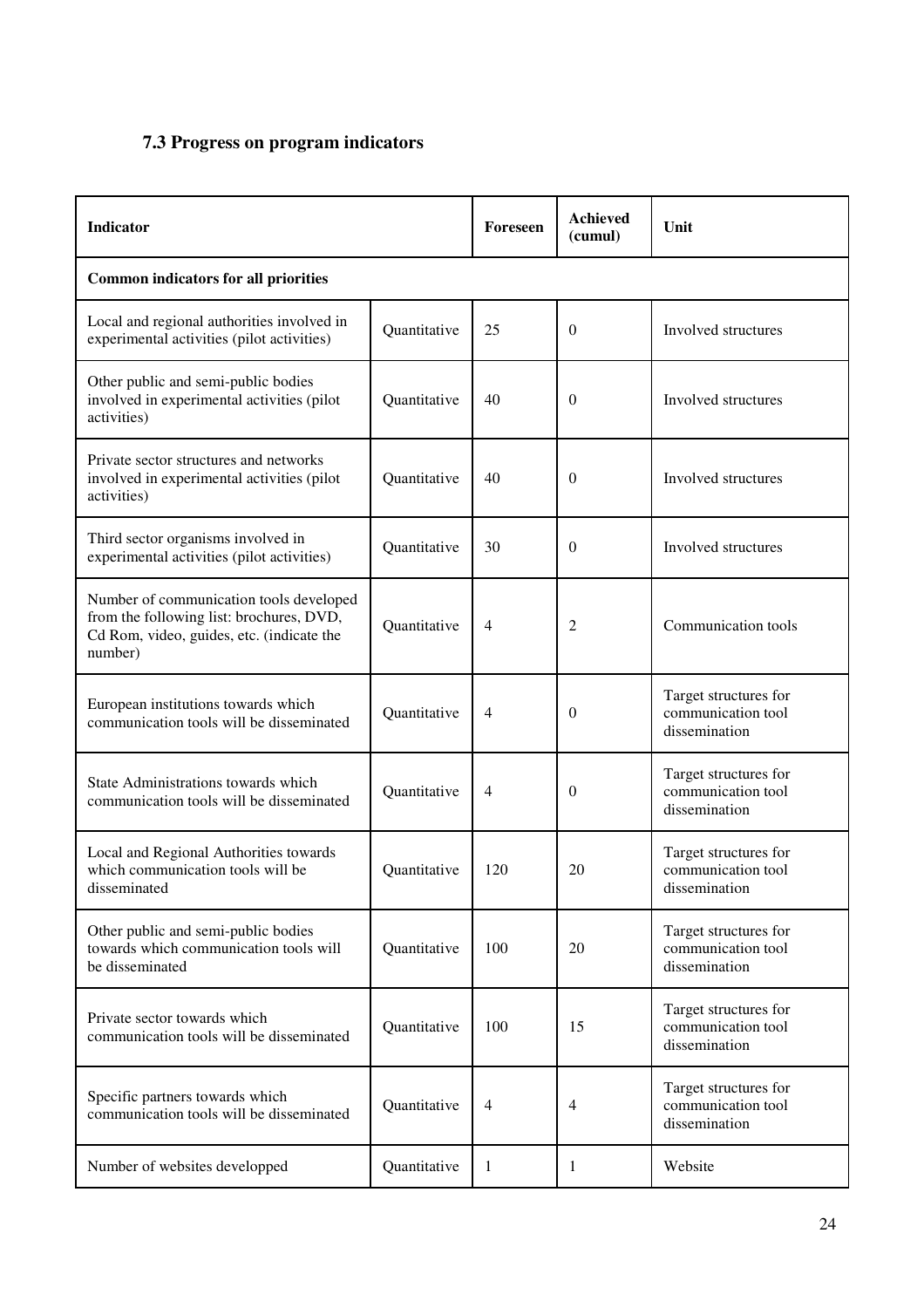| <b>Indicator</b>                                                                                                                                                                                          |              | Foreseen       | <b>Achieved</b><br>(cumul) | Unit                                                                                                      |  |  |
|-----------------------------------------------------------------------------------------------------------------------------------------------------------------------------------------------------------|--------------|----------------|----------------------------|-----------------------------------------------------------------------------------------------------------|--|--|
| Number of data bases developed                                                                                                                                                                            | Quantitative | 1              | $\Omega$                   | databases                                                                                                 |  |  |
| Number of updated on-line data bases<br>which will remain usable even after the<br>closure of the project                                                                                                 | Quantitative | 1              | $\theta$                   | databases                                                                                                 |  |  |
| Number of targeted communication actions<br>carried out by the partnership from the<br>following list: events, seminars,<br>conferences, exhibitions, information and<br>awareness raising campaigns, etc | Quantitative | 13             | 3                          | communication action                                                                                      |  |  |
| European institutions concerned by<br>communication actions                                                                                                                                               | Quantitative | 2              | $\theta$                   | Target structures for<br>communication actions                                                            |  |  |
| State Administration concerned by<br>communication actions                                                                                                                                                | Quantitative | 4              | $\theta$                   | Target structures for<br>communication actions                                                            |  |  |
| Local and Regional Authorities concerned<br>by communication actions                                                                                                                                      | Quantitative | 60             | 20                         | Target structures for<br>communication actions                                                            |  |  |
| Other public and semi-public bodies<br>concerned by communication actions                                                                                                                                 | Quantitative | 50             | 20                         | Target structures for<br>communication actions                                                            |  |  |
| Private sector concerned by<br>communication actions                                                                                                                                                      | Quantitative | 50             | 15                         | Target structures for<br>communication actions                                                            |  |  |
| Specific partners concerned by<br>communication actions                                                                                                                                                   | Quantitative | $\overline{c}$ | $\theta$                   | Target structures for<br>communication actions                                                            |  |  |
| Specific indicators of the priority                                                                                                                                                                       |              |                |                            |                                                                                                           |  |  |
| New networks of cities or local authorities<br>for polycentrism                                                                                                                                           | Quantitative | 1              | $\Omega$                   | Permanent networks<br>established                                                                         |  |  |
| Common studies aimed at strategies or<br>plans, methodologies or tools at<br>transnational level                                                                                                          | Quantitative | $\overline{4}$ | $\Omega$                   | Joint implementation or<br>working plans or strategies                                                    |  |  |
| Joint strategies and agreements                                                                                                                                                                           | Quantitative | 4              | $\theta$                   | Joint implementation or<br>working plans or strategies                                                    |  |  |
| Local authorities involved in transnational<br>activities                                                                                                                                                 | Quantitative | 20             | 6                          | New transnational<br>activities set up by local<br>authorities                                            |  |  |
| Isolated areas authorities involved in<br>transnational activities                                                                                                                                        | Quantitative | 18             | 4                          | New initiatives or<br>structures for support<br>promoted by local<br>authorities of the isolated<br>areas |  |  |